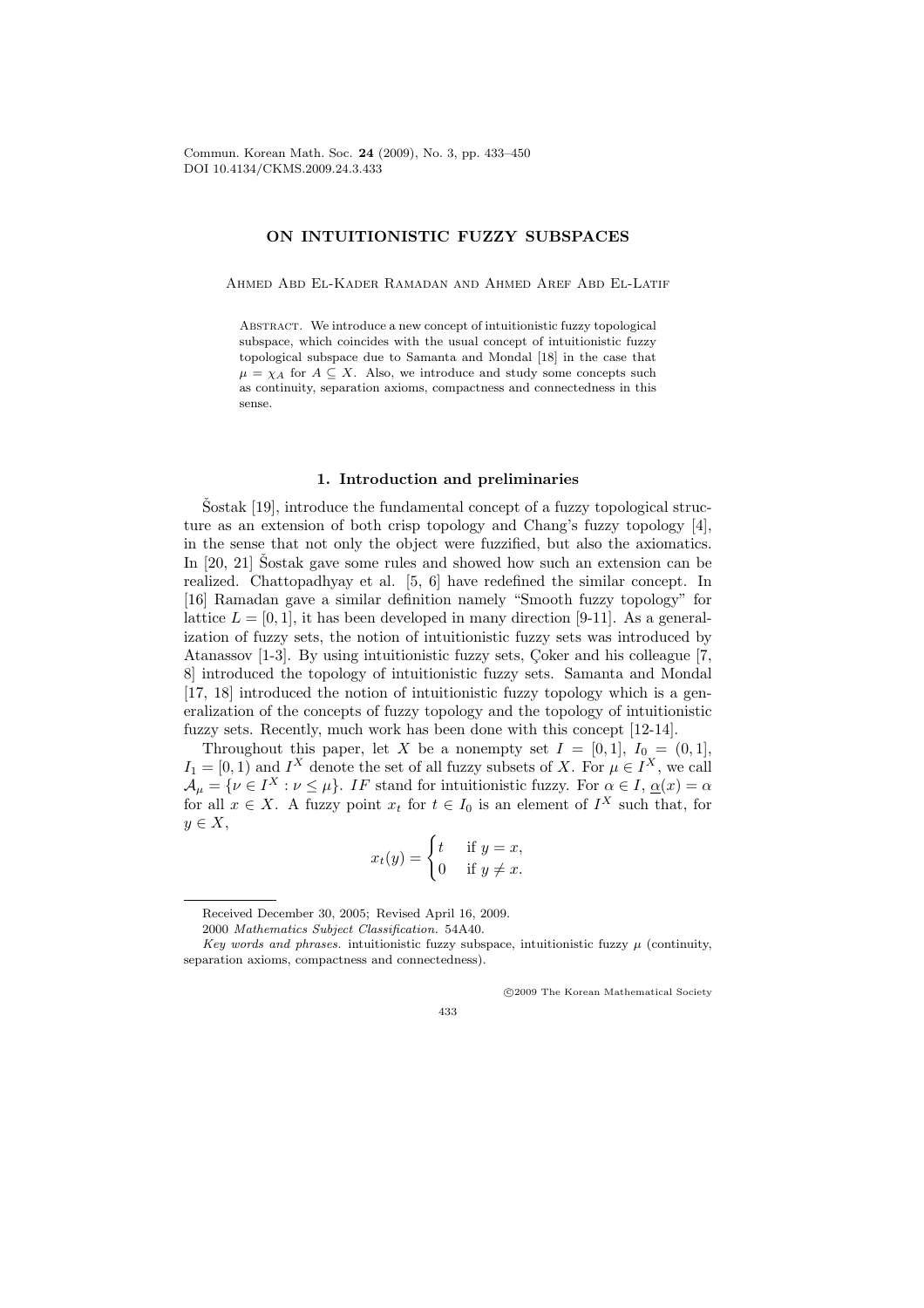The set of all fuzzy points in X is denoted by  $Pt(X)$ . A fuzzy set  $\lambda$  is quasicoincident with a fuzzy set  $\mu$ , denoted by  $\lambda q\mu$ , if there exists  $x \in X$  such that  $\lambda(x) + \mu(x) > 1$ . Otherwise  $\lambda \varphi \mu$  [15].

**Lemma 1.1** ([22]). If  $f(x_t)q\lambda[f(\mu)]$ , then  $x_tqf^{-1}(\lambda)[\mu]$ , where  $x_tq\lambda[\mu]$  means  $t + \lambda(x) > \mu(x)$ .

Definition 1.1 ([18]). An intuitionistic gradation of openness (IGO, for short) on X is an ordered pair  $(\tau, \tau^*)$  of mappings  $\tau, \tau^* : I^X \to I$  satisfies the following conditions:

 $(\text{IGO1}) \ \tau(\lambda) + \tau^*(\lambda) \leq 1 \text{ for each } \lambda \in I^X;$ 

 $(\text{IGO2}) \ \tau(0) = \tau(1) = 1, \ \tau^*(0) = \tau^*(1) = 0;$ 

(IGO3)  $\tau(\lambda_1 \wedge \lambda_2) \geq \tau(\lambda_1) \wedge \tau(\lambda_2)$  and  $\tau^*(\lambda_1 \wedge \lambda_2) \leq \tau^*(\lambda_1) \vee \tau^*(\lambda_2)$  for any  $\lambda_1, \lambda_2 \in I^X$ ;

 $\begin{array}{l}\n\sqrt{2} & \lambda_1, \lambda_2 \in I^{\cdot\cdot} \\
\text{(IGO4)} & \tau(\sqrt{2})\n\end{array}$  $\sum_{i\in\Gamma}^{\mathbf{r}}\lambda_i)\,\geq\,\bigwedge$  $\sum_{i\in\Gamma}\tau(\lambda_i)$  and  $\tau^*(\bigvee$  $\lambda_{i\in\Gamma}\lambda_i) \leq \bigvee$  $_{i\in\Gamma}\tau^*(\lambda_i)$  for any  $\{\lambda_i : i \in \Gamma\} \subseteq I^X.$ 

The triplet  $(X, \tau, \tau^*)$  is called an intuitionistic fuzzy topological space (briefly, IFTS).  $\tau$  and  $\tau^*$  may be interpreted as gradation of openness and gradation of nonopenness, respectively.

**Definition 1.2** ([18]). Let  $f: (X, \tau, \tau^*) \to (Y, \sigma, \sigma^*)$  be a mapping from an IFTS  $(X, \tau, \tau^*)$  to another IFTS  $(Y, \sigma, \sigma^*)$ . Then f is said to be IF-continuous if for each  $\nu \in I^Y$ ,

$$
\sigma(\nu) \leq \tau(f^{-1}(\nu))
$$
 and  $\sigma^*(\nu) \geq \tau^*(f^{-1}(\nu)).$ 

### 2. Intuitionistic fuzzy subspaces

**Definition 2.1.** Let  $(X, \tau, \tau^*)$  be an IFTS and  $\mu \in I^X$ . The pair of mappings  $(\tau_{\mu}, \tau_{\mu}^{*}): \mathcal{A}_{\mu} \to I$  defined by:

$$
\tau_{\mu}(\nu) = \bigvee \{\tau(\lambda) : \lambda \in I^X, \lambda \wedge \mu = \nu\}
$$

$$
\tau_{\mu}^*(\nu) = \bigwedge \{\tau^*(\lambda) : \lambda \in I^X, \lambda \wedge \mu = \nu\}
$$

is an intuitionistic fuzzy  $\mu$ -topology induced over  $\mu$  by  $(\tau, \tau^*)$ . For any  $\nu \in A_{\mu}$ , the number  $\tau_{\mu}(\nu)$  is called the  $\mu$ -openness degree of  $\nu$ , while  $\tau_{\mu}^{*}(\nu)$  is called  $\mu$ -nonopenness degree of  $\nu$ .

Remark 2.1. If  $A \subseteq X$  and  $\mu = \chi_A$ , we have just the usual concept of intuitionistic fuzzy subspace due to Samanta and Mondal [18]. Given  $(\tau_{\mu}, \tau_{\mu}^{*})$ and  $\nu \in A_\mu$  we can define  $((\tau_\mu)_\nu, (\tau_\mu^*)_\nu)$ , the intuitionistic fuzzy  $\nu$ -topology induced over  $\nu$  by  $(\tau_{\mu}, \tau_{\mu}^{*})$ . We have trivially  $\tau_{\nu} = (\tau_{\mu})_{\nu}$  and  $\tau_{\nu}^{*} = (\tau_{\mu}^{*})_{\nu}$ , that is, an intuitionistic fuzzy subspace of an intuitionistic fuzzy subspace is also an intuitionistic fuzzy subspace.

**Theorem 2.1.** Let  $(X, \tau, \tau^*)$  be an IFTS and  $\mu \in I^X$ . Then  $(\tau_{\mu}, \tau_{\mu}^*)$  verifies the following properties:

( $\mu$ IGO1)  $\tau_{\mu}(\nu) + \tau_{\mu}^{*}(\nu) \leq 1$  for each  $\nu \in A_{\mu}$ .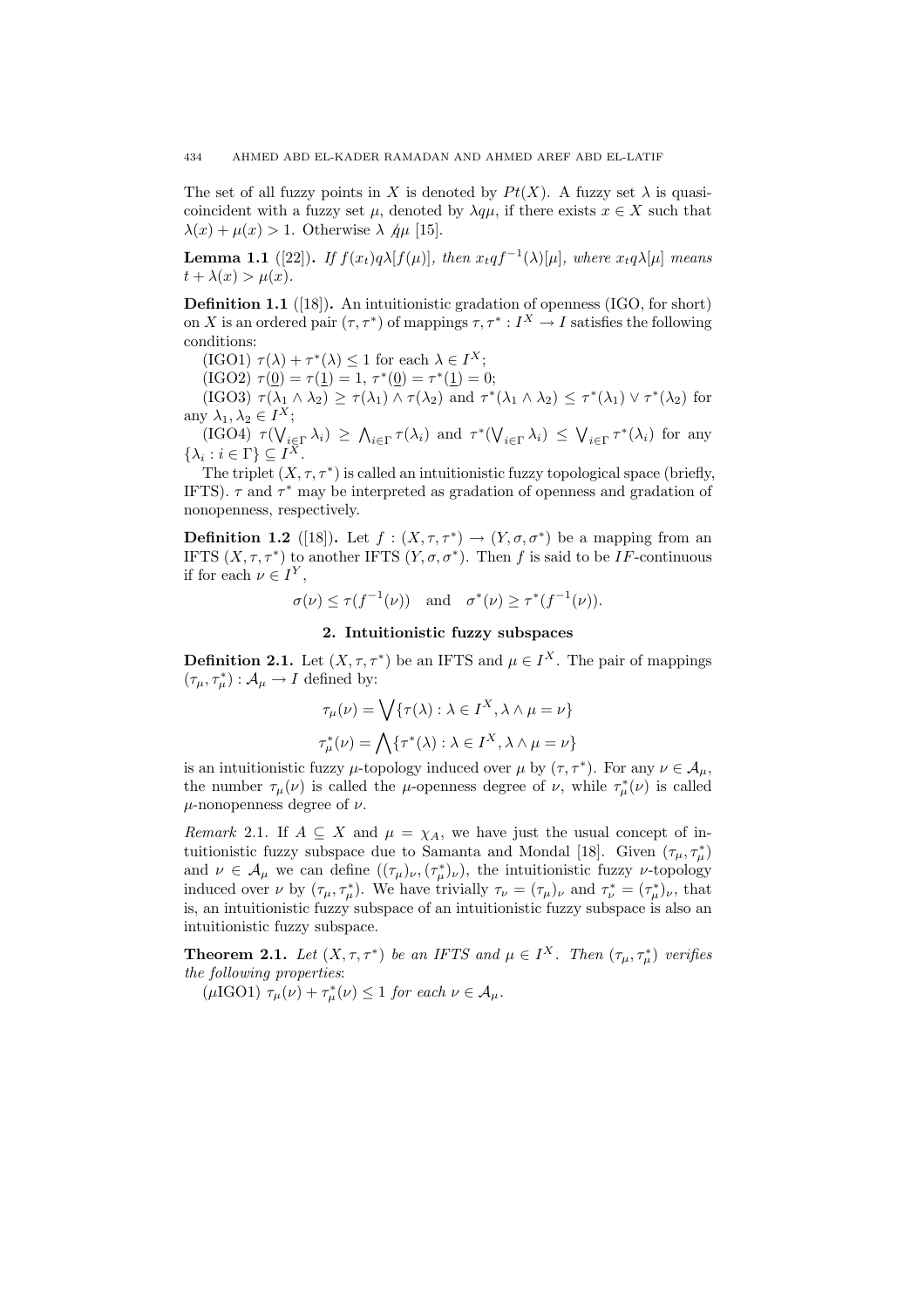( $\mu$ IGO2)  $\tau_{\mu}(\underline{0}) = \tau_{\mu}(\mu) = 1, \ \tau_{\mu}^{*}(\mu) = \tau_{\mu}^{*}(\underline{0}) = 0.$ ( $\mu$ IGO3)  $\tau_{\mu}(\nu_1 \wedge \nu_2) \ge \tau_{\mu}(\nu_1) \wedge \tau_{\mu}(\nu_2)$  and  $\tau_{\mu}^*(\nu_1 \wedge \nu_2) \le \tau_{\mu}^*(\nu_1) \vee \tau_{\mu}^*(\nu_2)$  for each  $\nu_1, \nu_2 \in A_\mu$ .  $\mu$   $\nu_1, \nu_2 \in A_\mu$ .<br>( $\mu$ IGO4)  $\tau_\mu$ ( $\sqrt{\frac{\mu_1}{\mu_2}}$  $\sum_{i\in J}\nu_i)\geq \bigwedge$  $\tau_{i\in J}\tau_{\mu}(\nu_i)$  and  $\tau_{\mu}^*(\nabla)$  $\sum_{i\in J}\nu_i)\leq\bigvee$  $\tau_{i\in J}^{\ast}(\nu_{i})$  for each  $\{\nu_i : i \in J\} \subseteq \mathcal{A}_\mu.$ 

*Proof.* ( $\mu$ IGO1) and ( $\mu$ IGO2) are clear.

( $\mu$ IGO3) Suppose that there exist  $\nu_1, \nu_2 \in A_\mu$  such that

$$
\tau^*_{\mu}(\nu_1 \wedge \nu_2) \not\leq \tau^*_{\mu}(\nu_1) \vee \tau^*_{\mu}(\nu_2).
$$

Then there exists  $s \in (0,1)$  such that

$$
\tau_{\mu}^*(\nu_1 \wedge \nu_2) > s \geq \tau_{\mu}^*(\nu_1) \vee \tau_{\mu}^*(\nu_2).
$$

Since  $\tau^*_{\mu}(\nu_1) \leq s$  and  $\tau^*_{\mu}(\nu_2) \leq s$ , there exist  $\lambda_1, \lambda_2 \in I^X$  with  $\tau^*(\lambda_1) \leq s$  and  $\tau^*(\lambda_2) \leq s$  such that  $\nu_1 = \lambda_1 \wedge \mu$  and  $\nu_2 = \lambda_2 \wedge \mu$  and hence  $\nu_1 \wedge \nu_2 = (\lambda_1 \wedge \lambda_2) \wedge \mu$ . Since  $\tau^*(\lambda_1 \wedge \lambda_2) \leq \tau^*(\lambda_1) \vee \tau^*(\lambda_2) \leq s$ ,  $\tau^*_{\mu}(\nu_1 \wedge \nu_2) \leq s$ . It is a contradiction. Hence,  $\tau^*_{\mu}(\nu_1 \wedge \nu_2) \leq \tau^*_{\mu}(\nu_1) \vee \tau^*_{\mu}(\nu_2)$  for each  $\nu_1, \nu_2 \in \mathcal{A}_{\mu}$ . Similarly, we can show  $\tau_{\mu}(\nu_1 \wedge \nu_2) \geq \tau_{\mu}(\nu_1) \wedge \tau_{\mu}(\nu_2)$  for each  $\nu_1, \nu_2 \in \mathcal{A}_{\mu}$ .

( $\mu$ IGO4) Suppose that there exist a family  $\{\nu_i : i \in J\} \subseteq \mathcal{A}_{\mu}$  such that

$$
\tau_{\mu}^*(\bigvee_{i\in J}\nu_i)\nleq \bigvee_{i\in J}\tau_{\mu}^*(\nu_i).
$$

Then there exists  $s \in (0,1)$  such that

$$
\tau_{\mu}^*(\bigvee_{i\in J}\nu_i)>s\geq \bigvee_{i\in J}\tau_{\mu}^*(\nu_i).
$$

Since  $\tau^*_{\mu}(\nu_i) \leq s$  for all  $i \in J$ , there exists  $\lambda_i \in I^X$  with  $\tau^*(\lambda_i) \leq s$  such that since  $\gamma_{\mu}(\nu_{i}) \leq s$  for an  $i \in J$ , there exists<br>  $\nu_{i} = \lambda_{i} \wedge \mu$ . Thus  $\bigvee_{i \in J} \nu_{i} = (\bigvee_{i \in J} \lambda_{i}) \wedge \mu$ .

 $\begin{aligned} &\equiv \lambda_i \wedge \mu. \text{ Thus } \mathsf{V}_{i \in J} \nu_i = (\mathsf{V}_{i \in J} \lambda_i) \wedge \mu. \\ &\text{Since } \tau^*(\mathsf{V}_{i \in J} \lambda_i) \leq \mathsf{V}_{i \in J} \tau^*(\lambda_i) \leq s, \ \tau^*_{\mu}(\mathsf{V}) \end{aligned}$  $\mathcal{N}^*(\bigvee_{i\in J}\lambda_i)\leq \bigvee_{i\in J}\tau^*(\lambda_i)\leq s,\ \tau^*_{\mu}(\bigvee_{i\in J}\nu_i)\leq s.$  It is a contradiction. Hence  $\tau^*_{\mu}(\bigvee_{i\in J}\nu_i) \leq \bigvee_{i\in J}\tau^*_{\mu}(\nu_i)$  for each  $\{\nu_i : i\in J\} \subseteq \mathcal{A}_{\mu}$ . Similarly we can show  $\tau_{\mu}(\bigvee_{i\in J}\nu_i)\geq \bigwedge_{i\in J}\tau_{\mu}(\nu_i)$  for each  $\{\nu_i:i\in J\}\subseteq \mathcal{A}_{\mu}$ .

**Theorem 2.2.** Let  $(X, \tau, \tau^*)$  be an IFTS and  $\mu \in I^X$ . Define the mappings  $\mathcal{F}_{\tau_{\mu}}, \mathcal{F}_{\tau_{\mu}^{*}}^{*} : \mathcal{A}_{\mu} \to I$  by:  $\mathcal{F}_{\tau_{\mu}}(\nu) = \tau_{\mu}(\mu - \nu)$  and  $\mathcal{F}_{\tau_{\mu}^{*}}^{*}(\nu) = \tau_{\mu}^{*}(\mu - \nu)$  for each  $\nu \in A_\mu$ . Then  $(\mathcal{F}_{\tau_\mu}, \mathcal{F}^*_{\tau_\mu^*})$  satisfies the following properties:

 $(\mu \text{GIC1}) \ \mathcal{F}_{\tau_{\mu}}(\nu) + \mathcal{F}_{\tau_{\mu}^{*}}^{*}(\nu) \leq 1 \ \text{for each } \nu \in \mathcal{A}_{\mu}.$ 

 $(\mu \text{GIC2}) \ \mathcal{F}_{\tau_{\mu}}(\underline{0}) = \mathcal{F}_{\tau_{\mu}}(\mu) = 1, \ \mathcal{F}_{\tau_{\mu}^{*}}^{*}(\mu) = \mathcal{F}_{\tau_{\mu}^{*}}^{*}(\underline{0}) = 0.$ 

( $\mu$ GIC3)  $\mathcal{F}_{\tau_{\mu}}(\nu_1 \vee \nu_2) \geq \mathcal{F}_{\tau_{\mu}}(\nu_1) \wedge \mathcal{F}_{\tau_{\mu}}(\nu_2)$  and  $\mathcal{F}_{\tau_{\mu}^{*}}^{*}(\nu_1 \vee \nu_2) \leq \mathcal{F}_{\tau_{\mu}^{*}}^{*}(\nu_1) \vee$  $\mathcal{F}_{\tau_\mu^*}^*(\nu_2)$  for each  $\nu_1, \nu_2 \in \mathcal{A}_\mu$ .

 $(\mu \text{GIC4}) \mathcal{F}_{\tau_{\mu}}(\bigwedge$  $\sum_{i\in J}\nu_i \geq \bigwedge_{i\in J} \mathcal{F}_{\tau_\mu}(\nu_i)$  and  $\mathcal{F}_{\tau_\mu^*}^*(\bigwedge)$  $\psi_{i\in J} \nu_i) \leq \bigvee_{i\in J} \mathcal{F}_{\tau_\mu^*}^*(\nu_i)$  for each  $\{\nu_i : i \in J\} \subseteq \mathcal{A}_\mu$ .

*Proof.* It is clear.  $\Box$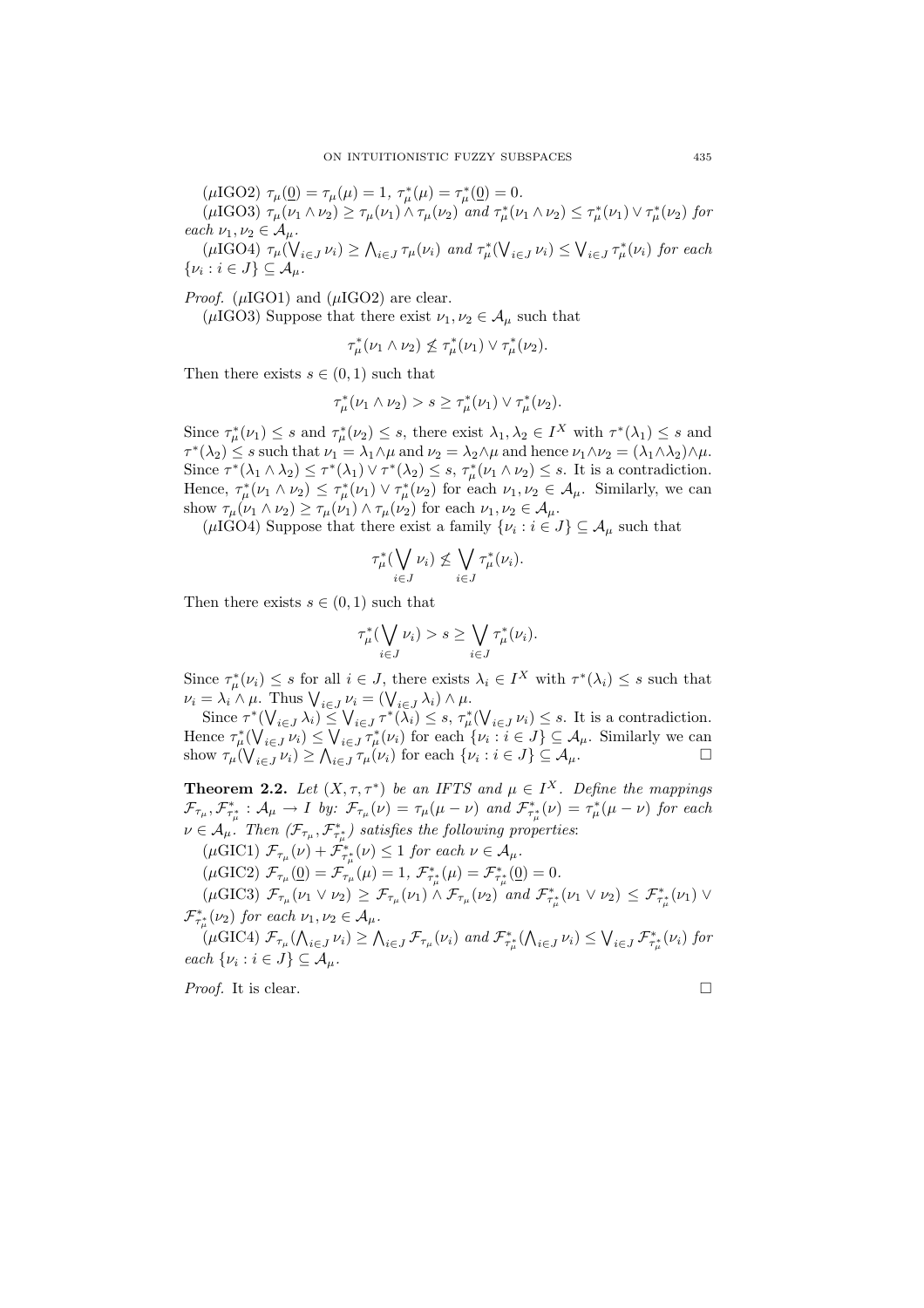**Definition 2.2.** Let  $(X, \tau, \tau^*)$  be an IFTS,  $\mu \in I^X$  and  $x_t \in \mu$ . Then for  $r \in I_0$ ,  $s \in I_1$  with  $r + s \leq 1$ . We say that  $\nu \in A_\mu$  is  $(r, s)$ -IF $\mu$ -q-neighborhood of  $x_t$ , if there is  $\eta \in A_\mu$  with  $\tau_\mu(\eta) \geq r$  and  $\tau_\mu^*(\eta) \leq s$  such that  $x_t q \eta[\mu]$ and  $\eta \leq \nu$ . We denote the family of all  $(r, s)$ -*IF*  $\mu$ -q-neighborhoods of  $x_t$  by  $Q_{\tau_{\mu},\tau_{\mu}^*}(x_t,r,s).$ 

**Theorem 2.3.** Let  $(X, \tau, \tau^*)$  be an IFTS,  $\mu \in I^X$  and  $x_t \in \mu$ . Then for  $r \in I_0$ ,  $s \in I_1$  with  $r + s \leq 1$ ,

$$
Q_{\tau_{\mu},\tau_{\mu}^*}(x_t,r,s) = \{\lambda \wedge \mu : \lambda \in Q_{\tau,\tau^*}(x_t,r,s)\}.
$$

*Proof.* Let  $\lambda \in Q_{\tau,\tau^*}(x_t,r,s)$ . Then there is  $\xi \in I^X$  with  $\tau(\xi) \geq r$  and  $\tau^*(\xi) \leq s$ such that  $x_t q \xi$  and  $\xi \leq \lambda$ . Then,  $\xi \wedge \mu \leq \lambda \wedge \mu$ . Put  $\eta = \xi \wedge \mu$ . Then  $\tau_\mu(\eta) \geq r$ and  $\tau^*_{\mu}(\eta) \leq s$ . Since  $x_t q \xi$ ,  $t + \xi(x) > 1$  which implies that  $t + (\xi \wedge \mu)(x) > \mu(x)$ . Then  $x_t q \eta[\mu]$ . Thus there is  $\eta = \xi \wedge \mu \in \mathcal{A}_{\mu}$  with  $\tau_{\mu}(\eta) \geq r, \tau_{\mu}^*(\eta) \leq s$ ,  $x_t q \eta[\mu]$ and  $\eta \leq \lambda \wedge \mu$ . Hence  $\lambda \wedge \mu \in Q_{\tau_{\mu}, \tau_{\mu}^*}(x_t, r, s)$ .

**Theorem 2.4.** Let  $(X, \tau, \tau^*)$  be an IFTS,  $\mu \in I^X$  and  $x_t \in \mu$ . Then for  $r \in I_0$ ,  $s \in I_1$  with  $r + s \leq 1$ ,  $Q_{\tau_\mu, \tau_\mu^*}(x_t, r, s)$  satisfies the following:

 $(\mu \text{Q1})$  If  $\nu \in Q_{\tau_{\mu}, \tau_{\mu}^*}(x_t, r, s)$ , then  $x_t q \nu[\mu]$ .

 $(\mu \mathbf{Q}2)$  If  $\nu_1, \nu_2 \in Q_{\tau_\mu, \tau_\mu^*}(x_t, r, s)$ , then  $\nu_1 \wedge \nu_2 \in Q_{\tau_\mu, \tau_\mu^*}(x_t, r, s)$ .

( $\mu$ Q3) If  $\nu \in Q_{\tau_{\mu},\tau_{\mu}^*}(x_t,r,s)$  and  $\nu^* \in A_{\mu}$  such that  $\nu \leq \nu^*$ , then  $\nu^* \in A_{\mu}$  $Q_{\tau_{\mu},\tau_{\mu}^*}(x_t,r,s).$ 

 $(\mu\bar{Q}4)$  If  $\nu \in Q_{\tau_{\mu},\tau_{\mu}^{*}}(x_t,r,s)$ , there is  $\nu^{*} \in Q_{\tau_{\mu},\tau_{\mu}^{*}}(x_t,r,s)$  such that  $\nu \in$  $Q_{\tau_{\mu},\tau_{\mu}^{*}}(y_{m},r,s)$  for each  $y_{m}q\nu^{*}[\mu]$ .

*Proof.* It is clear.  $\Box$ 

**Theorem 2.5.** Let  $(X, \tau, \tau^*)$  be an IFTS,  $\mu \in I^X$ . Then for each  $\nu \in A_\mu$  and each  $r \in I_0$ ,  $s \in I_1$  with  $r+s \leq 1$ , we define the operator  $C_{\tau_\mu,\tau_\mu^*}: A_\mu \times I_0 \times I_1 \to$  $A_{\mu}$  as follows:

$$
C_{\tau_{\mu},\tau_{\mu}^*}(\nu,r,s) = \bigwedge \{\eta \in \mathcal{A}_{\mu} : \eta \ge \nu, \tau_{\mu}(\mu - \eta) \ge r, \tau_{\mu}^*(\mu - \eta) \le s\}.
$$

For each  $\nu, \nu_1, \nu_2 \in A_\mu$  and  $r \in I_0$ ,  $s \in I_1$  with  $r + s \leq 1$ , the operator  $C_{\tau_\mu, \tau_\mu^*}$ satisfies the following:

 $(\mu C1)$   $C_{\tau_{\mu}, \tau_{\mu}^{*}}(\underline{0}, r, s) = \underline{0}.$  $(\mu \text{C2}) \ \nu \leq C_{\tau_{\mu}, \tau_{\mu}^{*}}(\nu, r, s).$ ( $\mu$ C3)  $C_{\tau_{\mu}, \tau_{\mu}^{*}}(\nu_{1} \vee \nu_{2}, r, s) = C_{\tau_{\mu}, \tau_{\mu}^{*}}(\nu_{1}, r, s) \vee C_{\tau_{\mu}, \tau_{\mu}^{*}}(\nu_{2}, r, s).$  $(\mu \text{C4}) \ C_{\tau_{\mu}, \tau_{\mu}^{*}}(\nu, r, s) \leq C_{\tau_{\mu}, \tau_{\mu}^{*}}(\nu, m, n) \ \text{if} \ r \leq m, \ s \geq n \ \text{and} \ m + n \leq 1.$ ( $\mu$ C5)  $C_{\tau_{\mu}, \tau_{\mu}^{*}}(C_{\tau_{\mu}, \tau_{\mu}^{*}}(\nu, r, s), r, s) = C_{\tau_{\mu}, \tau_{\mu}^{*}}(\nu, r, s).$ 

*Proof.* It is straightforward.  $\Box$ 

**Theorem 2.6.** Let  $(X, \tau, \tau^*)$  be an IFTS,  $\mu \in I^X$ . Then for each  $\nu \in A_\mu$  and each  $r \in I_0$ ,  $s \in I_1$  with  $r+s \leq 1$ , we define the operator  $I_{\tau_\mu,\tau_\mu^*} : \mathcal{A}_\mu \times I_0 \times I_1 \to$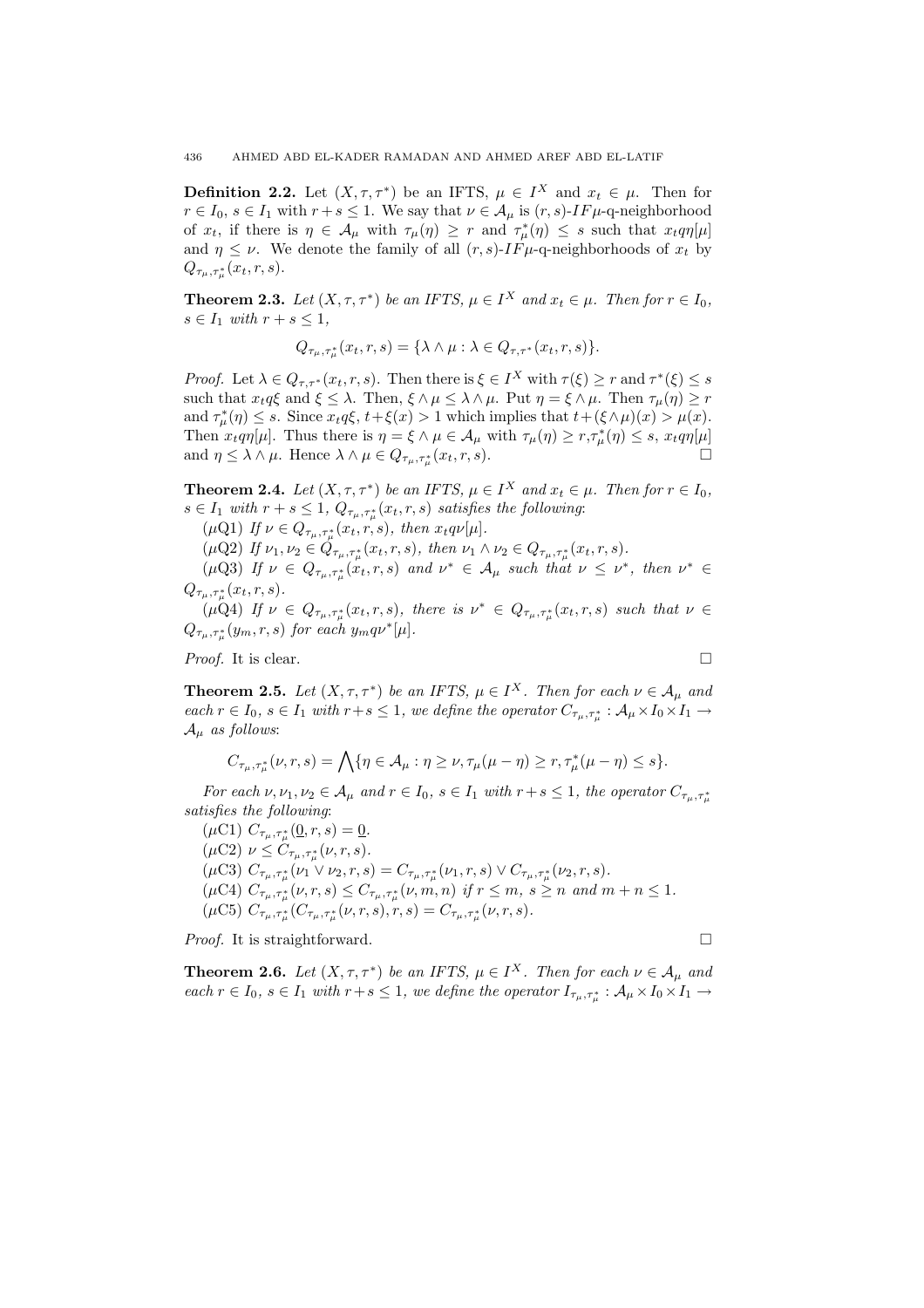$A_{\mu}$  as follows:

$$
I_{\tau_{\mu},\tau_{\mu}^*}(\nu,r,s) = \bigvee \{\eta \in \mathcal{A}_{\mu} : \eta \leq \nu, \tau_{\mu}(\eta) \geq r, \tau_{\mu}^*(\eta) \leq s\}.
$$

For each  $\nu, \nu_1, \nu_2 \in A_\mu$  and  $r \in I_0$ ,  $s \in I_1$  with  $r + s \leq 1$ , the operator  $I_{\tau_\mu, \tau_\mu^*}$ satisfies the following:

( $\mu$ I1)  $I_{\tau_{\mu},\tau_{\mu}^{*}}(\mu,r,s) = \mu$ . ( $\mu$ I2)  $I_{\tau_{\mu},\tau_{\mu}^{*}}(\nu,r,s) \leq \nu$ . ( $\mu$ I3)  $I_{\tau_{\mu},\tau_{\mu}^{*}}(\nu_{1} \wedge \nu_{2}, r, s) = I_{\tau_{\mu},\tau_{\mu}^{*}}(\nu_{1}, r, s) \wedge I_{\tau_{\mu},\tau_{\mu}^{*}}(\nu_{2}, r, s).$  $(\mu \text{C4})$   $I_{\tau_{\mu}, \tau_{\mu}^{*}}(\nu, r, s) \geq I_{\tau_{\mu}, \tau_{\mu}^{*}}(\nu, m, n)$  if  $r \leq m$ ,  $s \geq n$  and  $m + n \leq 1$ .  $(\mu C5) I_{\tau_{\mu}, \tau_{\mu}^{*}}(I_{\tau_{\mu}, \tau_{\mu}^{*}}(\nu, r, s), r, s) = I_{\tau_{\mu}, \tau_{\mu}^{*}}(\nu, r, s).$ 

*Proof.* It is straightforward.  $\Box$ 

**Theorem 2.7.** Let  $(X, \tau, \tau^*)$  be an IFTS and  $\mu \in I^X$ . For each  $\nu \in A_\mu$  and each  $r \in I_0$ ,  $s \in I_1$  with  $r + s \leq 1$ , we have (i)  $I_{\tau_{\mu},\tau_{\mu}^{*}}(\mu-\nu,r,s)=\mu-C_{\tau_{\mu},\tau_{\mu}^{*}}(\nu,r,s).$ (ii)  $C_{\tau_{\mu}, \tau_{\mu}^{*}}(\mu - \nu, r, s) = \mu - I_{\tau_{\mu}, \tau_{\mu}^{*}}(\nu, r, s).$ 

*Proof.* (i) For each  $\nu \in A_\mu$  and each  $r \in I_0$ ,  $s \in I_1$  with  $r + s \leq 1$ , we have the following:

$$
\mu - C_{\tau_{\mu}, \tau_{\mu}^{*}}(\nu, r, s) = \mu - \bigwedge \{ \eta \in A_{\mu} : \nu \leq \eta, \tau_{\mu}(\mu - \eta) \geq r, \tau_{\mu}^{*}(\mu - \eta) \leq s \}
$$
  
=  $\bigvee \{ \mu - \eta : \mu - \eta \leq \mu - \nu, \tau_{\mu}(\mu - \eta) \geq r, \tau_{\mu}^{*}(\mu - \eta) \leq s \}$   
=  $I_{\tau_{\mu}, \tau_{\mu}^{*}}(\mu - \nu, r, s).$ 

(ii) It is similar to (i).  $\Box$ 

**Theorem 2.8.** Let  $(X, \tau, \tau^*)$  be an IFTS,  $\mu \in I^X$  and  $x_t \in \mu$ . For  $\nu \in A_\mu$ and  $r \in I_0$ ,  $s \in I_1$  with  $r + s \leq 1$ ,  $x_t \in C_{\tau_\mu, \tau_\mu^*}(\nu, r, s)$  if and only if for each  $\eta \in A_{\mu}$  with  $\tau_{\mu}(\eta) \geq r$ ,  $\tau_{\mu}^*(\eta) \leq s$  and  $x_t q \eta[\mu]$  we have  $\nu q \eta[\mu]$ .

Proof. Let  $x_t \in C_{\tau_\mu,\tau_\mu^*}(\nu,r,s), \eta \in \mathcal{A}_\mu$  with  $\tau_\mu(\eta) \ge r$ ,  $\tau_\mu^*(\eta) \le s$  and  $x_t q \eta[\mu]$ . Suppose that  $\nu \nvert q\eta[\mu]$ , then  $\nu \leq \mu - \eta$ . Since  $x_t q\eta[\mu]$ ,  $t + \eta(x) > \mu(x)$ . This implies  $x_t \notin \mu - \eta$ . Since  $\nu \leq \mu - \eta$ ,  $\tau_\mu(\mu - (\mu - \eta)) = \tau_\mu(\eta) \geq r$  and  $\tau^*_{\mu}(\mu - (\mu - \eta)) = \tau^*_{\mu}(\eta) \leq s$ , we have  $x_t \notin C_{\tau_{\mu}, \tau^*_{\mu}}(\nu, r, s)$ . It is a contradiction. Conversely, let  $\eta \in A_\mu$  with  $\tau_\mu(\eta) \ge r$ ,  $\tau_\mu^*(\eta) \le s$ ,  $x_t q \eta[\mu]$  and  $\nu q \eta[\mu]$ . Suppose that  $x_t \notin C_{\tau_\mu,\tau_\mu^*}(\nu,r,s)$ . Then there exists  $\xi \in \mathcal{A}_\mu$  with  $\tau_\mu(\mu - \xi) \geq r$ ,  $\tau_\mu^*(\mu - \xi)$  $\xi$ )  $\leq$  s,  $\nu \leq \xi$  and  $x_t \notin \xi$ . Then  $\xi(x) < t$  which implies  $(\mu - \xi)(x) + t > \mu(x)$ . Thus  $x_xq(\mu-\xi)[\mu]$ . Then from our hypothesis  $\nu q(\mu-\xi)[\mu]$ . Thus there is  $y \in X$ such that  $\nu(y) + (\mu - \xi)(y) > \mu(y)$ . Thus  $\nu(y) > \xi(y)$  which is a contradiction with  $\nu \leq \xi$ . Hence  $x_t \in C_{\tau_\mu, \tau_\mu^*}(\nu, r, s)$ .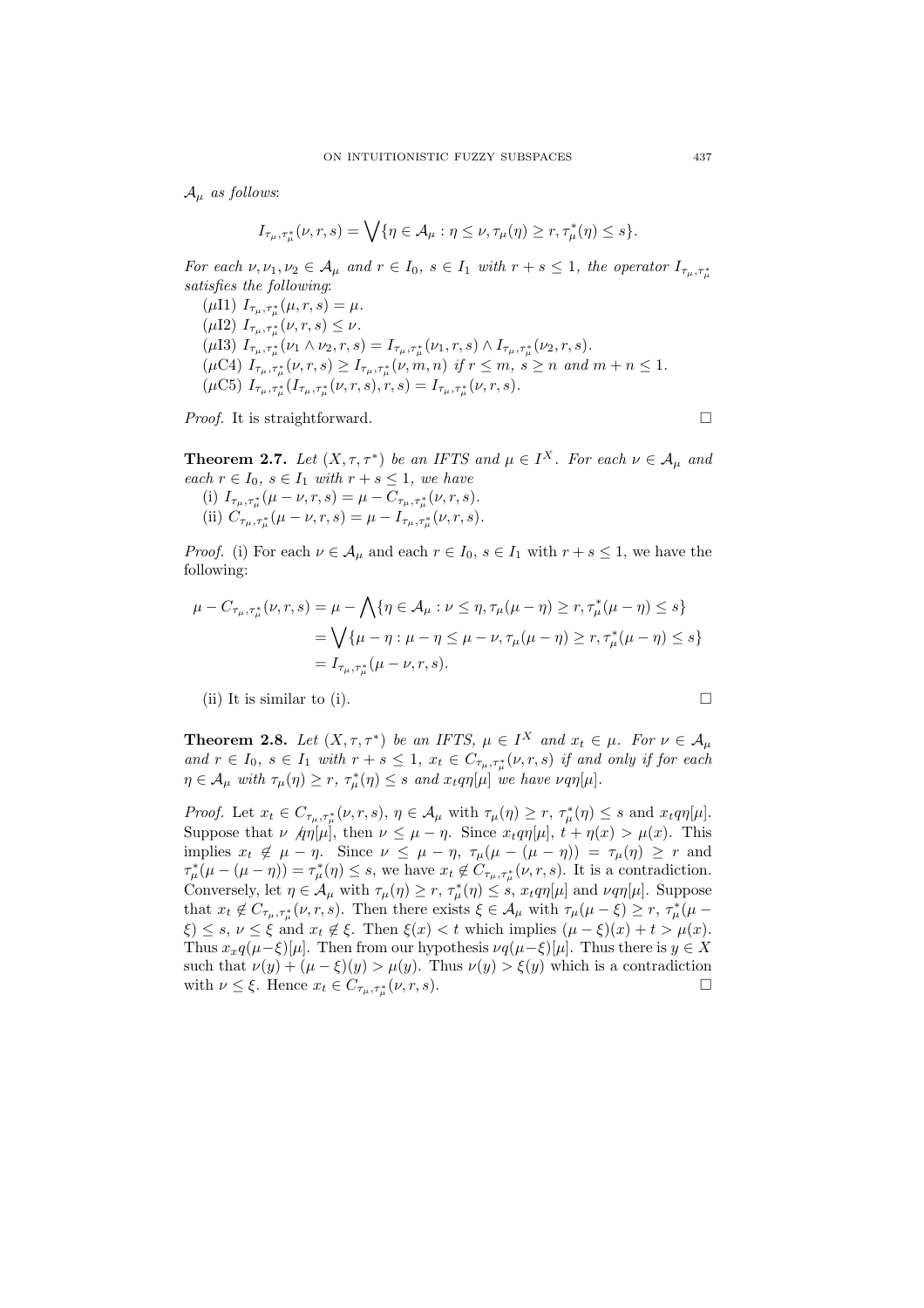### 3. IF $\mu$ -continuity

**Definition 3.1.** Let  $(X, \tau, \tau^*)$  and  $(Y, \sigma, \sigma^*)$  be two IFTSs and  $\mu \in I^X$ . Then the mapping  $f:(X,\tau,\tau^*)\to(Y,\sigma,\sigma^*)$  is called  $IF\mu$ -continuous if  $\tau_\mu(f^{-1}(\nu)\wedge$  $\mu$ )  $\geq \sigma_{f(\mu)}(\nu)$  and  $\tau_{\mu}^*(f^{-1}(\nu) \wedge \mu) \leq \sigma_{f(\mu)}^*(\nu)$  for each  $\nu \in \mathcal{A}_{f(\mu)}$ .

Remark 3.1. Every IF-continuous mapping is  $IF\mu$ -continuous for all  $\mu$  but the converse is not true in general as the following example shows.

**Example 3.1.** Let  $X = I$ . We define the  $IGO(\tau, \tau^*)$  and  $IGO(\sigma, \sigma^*)$  on X as follows: for each  $\lambda \in I^X$  $\overline{a}$ 

$$
\tau(\lambda) = \begin{cases}\n1, & \text{if } \lambda = \underline{0}, \underline{1} \\
0.5, & \text{if } \lambda = \underline{t}, t \le 0.6 \\
0, & \text{otherwise.} \n\end{cases} \qquad \tau^*(\lambda) = \begin{cases}\n0, & \text{if } \lambda = \underline{0}, \underline{1} \\
0.4, & \text{if } \lambda = \underline{t}, t \le 0.6 \\
1, & \text{otherwise.} \n\end{cases}
$$
\n
$$
\sigma(\lambda) = \begin{cases}\n1, & \text{if } \lambda = \underline{0}, \underline{1} \\
0.2, & \text{if } \lambda = \underline{t}, t \le 0.6 \\
0.4, & \text{if } \lambda = \underline{0.7} \\
0, & \text{otherwise.} \n\end{cases} \qquad \sigma^*(\lambda) = \begin{cases}\n0, & \text{if } \lambda = \underline{0}, \underline{1} \\
0.7, & \text{if } \lambda = \underline{t}, t \le 0.6 \\
0.5, & \text{if } \lambda = \underline{0.7} \\
1, & \text{otherwise.}\n\end{cases}
$$

Let  $\mu = 0.5$ , then Ţ

$$
\tau_{\mu}(\nu) = \begin{cases}\n1, & \text{if } \nu = 0, \mu \\
0.5, & \text{if } \Omega < \nu < 0.5 \\
0, & \text{otherwise.} \\
0.2, & \text{if } \Omega < \nu < 0.5\n\end{cases}\n\qquad\n\tau_{\mu}^{*}(\nu) = \begin{cases}\n0, & \text{if } \lambda = 0, \mu \\
0.4, & \text{if } \Omega < \nu < 0.5 \\
1, & \text{otherwise.} \\
0.7, & \text{if } \Omega < \nu < 0.5\n\end{cases}
$$
\n
$$
\sigma_{f(\mu)}(\nu) = \begin{cases}\n1, & \text{if } \nu = 0, f(\mu) \\
0.2, & \text{if } \Omega < \nu < 0.5 \\
0, & \text{otherwise.} \\
0, & \text{otherwise.}\n\end{cases}\n\qquad\n\sigma_{f(\mu)}^{*}(\nu) = \begin{cases}\n0, & \text{if } \lambda = 0, f(\mu) \\
0.7, & \text{if } \Omega < \nu < 0.5 \\
1, & \text{otherwise.}\n\end{cases}
$$

Then the identity mapping  $id_X : (X, \tau, \tau^*) \to (X, \sigma, \sigma^*)$  is an  $IF\mu$ -continuous but not IF-continuous.

**Theorem 3.1.** Let  $(X, \tau, \tau^*)$  and  $(Y, \sigma, \sigma^*)$  be two IFTSs,  $f : X \to Y$  be a **Theorem 3.1.** Let  $(A, 7, 7, 7)$  and  $(T, 0, 0)$  be two IF 15s,  $J : A \rightarrow T$  be a<br>mapping and  $\{\mu_i : i \in J\} \subseteq I^X$  such that  $\bigvee_{i \in J} \mu_i = 1$ . Then f is  $IF\mu_i$ continuous for each  $i \in J$  if and only if f is IF-continuous.

*Proof.* Due to Remark 3.1, it suffices to show that if f is  $IF\mu_i$ -continuous for each  $i \in J$ , then f is IF-continuous. Suppose there exists  $\lambda \in I^Y$  such that

$$
\tau^*(f^{-1}(\lambda)) \not\le \sigma^*(\lambda).
$$

Then there exists  $s \in (0, 1)$  such that

τ

$$
^*(f^{-1}(\lambda)) > s \ge \sigma^*(\lambda).
$$

Since  $\sigma^*(\lambda) \leq s$ ,  $\sigma^*_{f(\mu_i)}(\lambda \wedge f(\mu_i)) \leq s$  for each  $i \in J$ . Since f is an  $IF\mu_i$ continuous for each  $i \in J$  we have

$$
\tau_{\mu_i}^*(f^{-1}(\lambda \wedge f(\mu_i)) \wedge \mu_i) \le \sigma_{f(\mu_i)}^*(\lambda \wedge f(\mu_i)) \le s
$$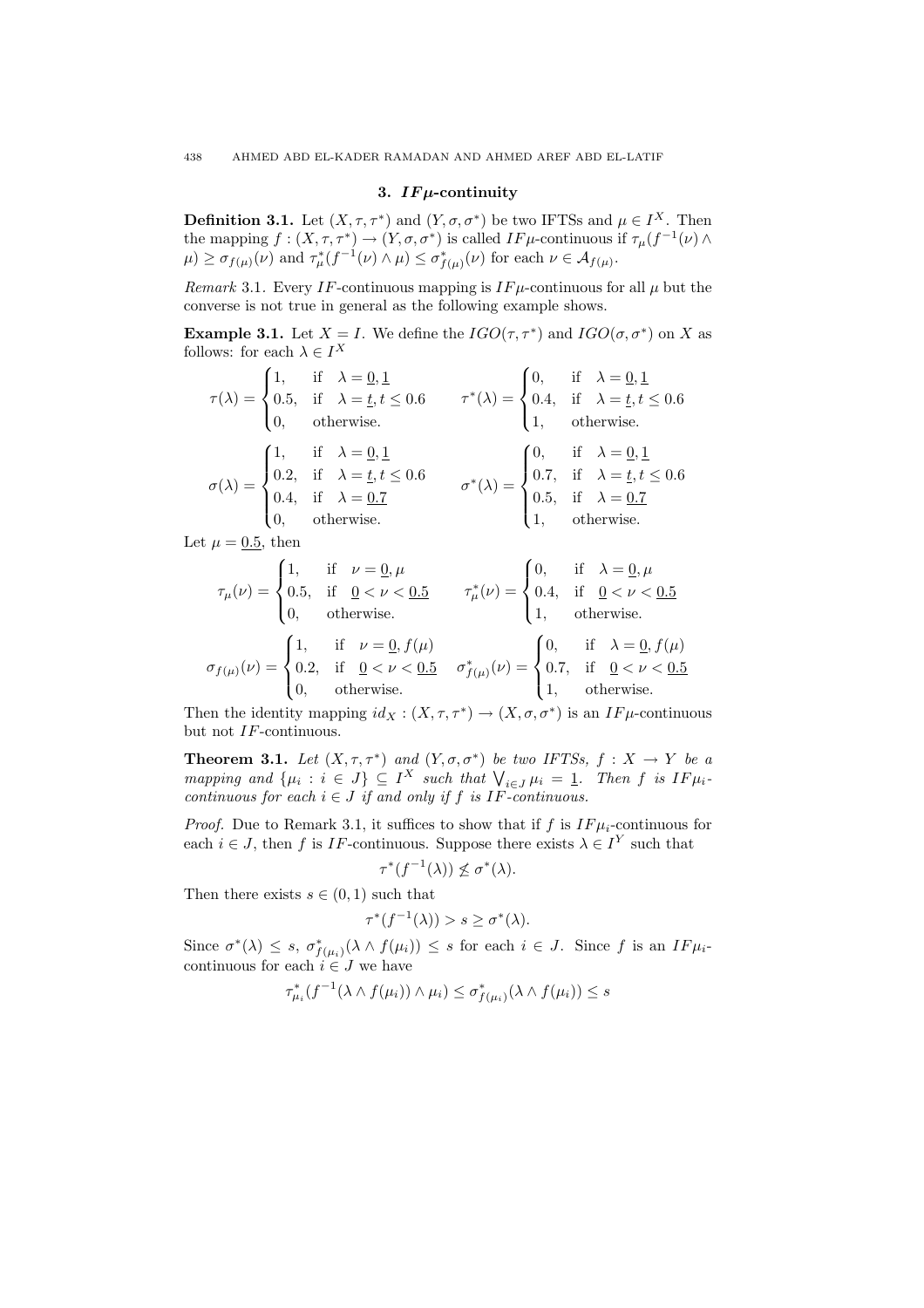but

$$
f^{-1}(\lambda \wedge f(\mu_i)) \wedge \mu_i = f^{-1}(\lambda) \wedge f^{-1}(f(\mu_i)) \wedge \mu_i = f^{-1}(\lambda) \wedge \mu_i.
$$

Then  $\tau_{\mu_i}^*(f^{-1}(\lambda) \wedge \mu_i) \leq s$  for each  $i \in J$ . Then for each  $i \in J$  there exists  $\nu_i \in I^X$  with  $\tau^*(\nu_i) \leq s$  such that  $f^{-1}(\lambda) \wedge \mu_i = \nu_i \wedge \mu_i$ . This implies that  $\epsilon I$  with  $\tau(\nu_i) \leq s$  such that  $J$ 

$$
f^{-1}(\lambda) \wedge (\bigvee_{i \in J} \mu_i) = (\bigvee_{i \in J} \nu_i) \wedge (\bigvee_{i \in J} \mu_i).
$$

Since  $\bigvee_{i\in J}\mu_i=1$ ,  $f^{-1}(\lambda)=\bigvee_{i\in J}\nu_i$ . Then

$$
\tau^*(f^{-1}(\lambda)) = \tau^*(\bigvee_{i \in J} \nu_i) \le \bigvee_{i \in J} \tau^*(\nu_i) \le s.
$$

It is a contradiction. Thus  $\tau^*(f^{-1}(\lambda)) \leq \sigma^*(\lambda)$  for each  $\lambda \in I^Y$ . Similarly, we can show  $\tau(f^{-1}(\lambda)) \geq \sigma(\lambda)$  for each  $\lambda \in I^Y$ . Thus f is an IF-continuous.  $\Box$ 

**Theorem 3.2.** Let  $(X, \tau, \tau^*)$  and  $(Y, \sigma, \sigma^*)$  be two IFTSs,  $\mu \in I^X$  and  $f : X \to Y$ Y be an injective mapping. For  $r \in I_0$ ,  $s \in I_1$  with  $r + s \leq 1$ , the following statements are equivalent:

- (i)  $f$  is  $IF\mu$ -continuous.
- (ii)  $\mathcal{F}_{\tau_{\mu}}(f^{-1}(\lambda) \wedge \mu) \geq \mathcal{F}_{\sigma_{f(\mu)}}(\lambda)$  and  $\mathcal{F}_{\tau_{\mu}^{*}}^{*}(f^{-1}(\lambda) \wedge \mu) \leq \mathcal{F}_{\sigma_{f(\mu)}}^{*}(\lambda)$  for each  $\lambda \in \mathcal{A}_{f(\mu)}$ .
- (iii)  $f(C_{\tau_{\mu},\tau_{\mu}^{*}}(\nu,r,s)) \leq C_{\sigma_{f(\mu)},\sigma_{f(\mu)}^{*}}(f(\nu),r,s)$  for each  $\nu \in A_{\mu}$ .
- (iv)  $C_{\tau_{\mu},\tau_{\mu}^{*}}(f^{-1}(\lambda) \wedge \mu,r,s) \leq f^{-1}(C_{\sigma_{f(\mu)},\sigma_{f(\mu)}^{*}}(\lambda,r,s)) \wedge \mu$  for each  $\lambda \in$  $\mathcal{A}_{f(\mu)}$ .
- (v)  $f^{-1}(I_{\sigma_{f(\mu)},\sigma_{f(\mu)}}(\lambda,r,s))\wedge\mu\leq I_{\tau_{\mu},\tau_{\mu}^*}(f^{-1}(\lambda)\wedge\mu,r,s)$  for each  $\lambda\in\mathcal{A}_{f(\mu)}$ .
- (vi) For each  $x_t \in \mu$  and  $\lambda \in \mathcal{A}_{f(\mu)}$  with  $\sigma_{f(\mu)}(\lambda) \geq r$ ,  $\sigma_{f(\mu)}^*(\lambda) \leq s$  and  $f(x_t)q\lambda[f(\mu)],$  there is  $\nu \in A_\mu$  with  $\tau_\mu(\nu) \geq r$ ,  $\tau_\mu^*(\nu) \leq s$  such that  $x_t q \nu[\mu]$  and  $f(\nu) \leq \lambda$ .
- (vii) For each  $x_t \in \mu$  and  $\lambda \in Q_{\sigma_{f(\mu)}, \sigma_{f(\mu)}^*}(f(x_t), r, s)$ , there exists  $\nu \in$  $Q_{\tau_{\mu},\tau_{\mu}^{*}}(x_{t},r,s)$  such that  $f(\nu) \leq \lambda$ .
- (viii) For each  $x_t \in \mu$  and each  $\lambda \in Q_{\sigma_{f(\mu)}, \sigma_{f(\mu)}^*}(f(x_t), r, s)$ ,

$$
f^{-1}(\lambda) \in Q_{\tau_{\mu}, \tau_{\mu}^*}(x_t, r, s).
$$

*Proof.* (i)  $\Rightarrow$  (ii) For each  $\lambda \in \mathcal{A}_{f(\mu)}$ , we have

$$
\mathcal{F}_{\sigma_{f(\mu)}}^{*}(\lambda) = \sigma_{f(\mu)}^{*}(f(\mu) - \lambda) \ge \tau_{\mu}^{*}(f^{-1}(f(\mu) - \lambda) \wedge \mu)
$$
  
=  $\tau_{\mu}^{*}(f^{-1}(f(\mu)) - f^{-1}(\lambda)) \wedge \mu$   
=  $\tau_{\mu}^{*}(\mu - f^{-1}(\lambda) \wedge \mu) = \mathcal{F}_{\tau_{\mu}}^{*}(f^{-1}(\lambda) \wedge \mu)$ .

Similarly, we can show  $\mathcal{F}_{\sigma_{f(\mu)}}(\lambda) \leq \mathcal{F}_{\tau_{\mu}}(f^{-1}(\lambda) \wedge \mu)$  for each  $\lambda \in \mathcal{A}_{f(\mu)}$ .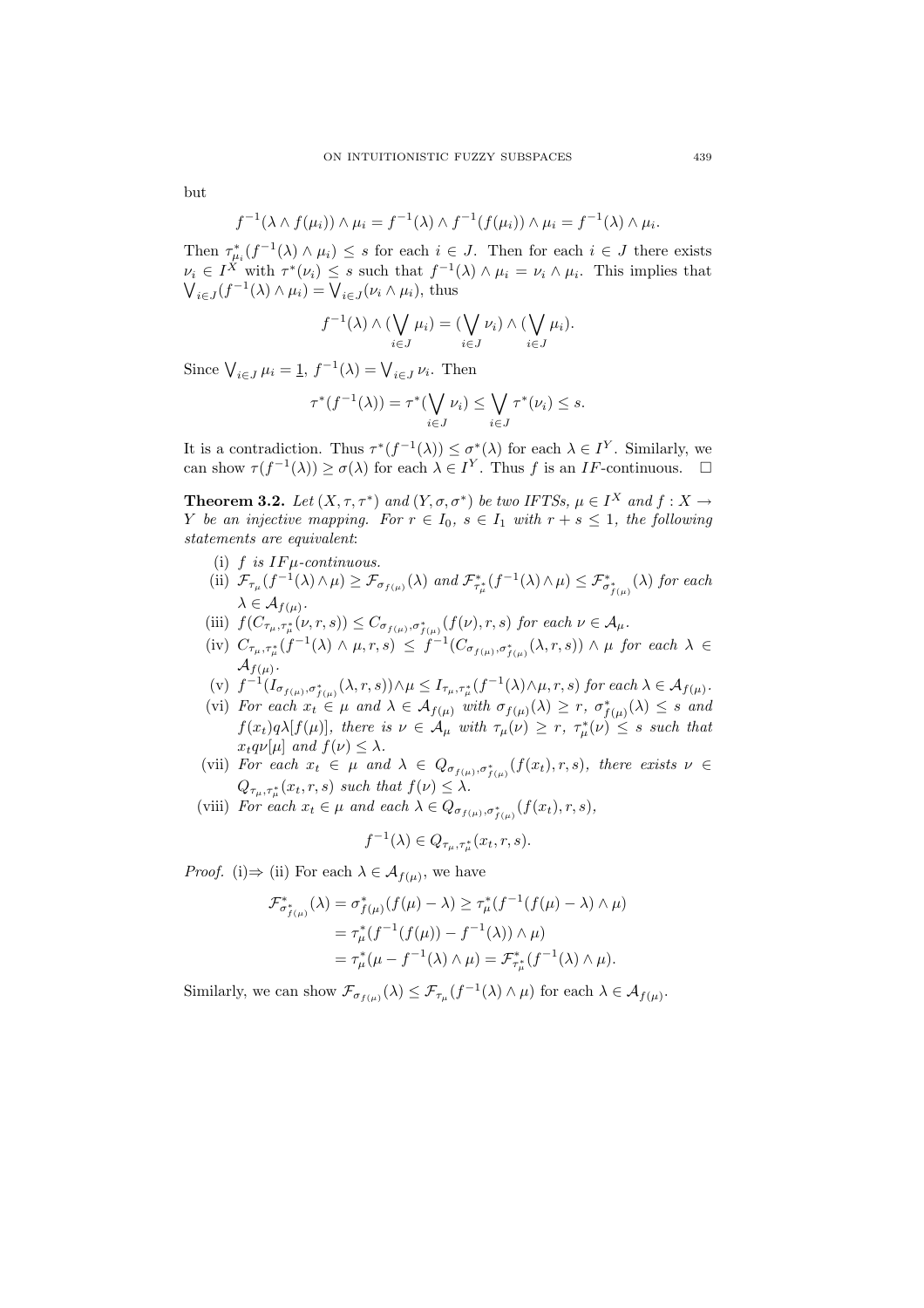(ii)⇒(iii) For each  $\nu \in A_\mu$  and  $r \in I_0$ ,  $s \in I_1$  with  $r + s \leq 1$ , we have  $f^{-1}(C_{\sigma_{f(\mu)},\sigma_{f(\mu)}^*}(f(\nu),r,s))$  $= f^{-1}($  $\mathbf{A}$  $\{\lambda \in \mathcal{A}_{f(\mu)} : f(\nu) \leq \lambda, \sigma_{f(\mu)}(f(\mu) - \lambda) \geq r, \sigma_{f(\mu)}^*(f(\mu) - \lambda) \leq s\})$ =  $\mathbf{r}$  $\{f^{-1}(\lambda): \nu \leq f^{-1}(\lambda), \mathcal{F}_{\sigma_{f(\mu)}}(\lambda) \geq r, \mathcal{F}_{\sigma_{f(\mu)}}^*(\lambda) \leq s\}$ ≥  $\mathbf{r}$  ${f^{-1}(\lambda) \wedge \mu \in \mathcal{A}_{\mu} : \nu \leq f^{-1}(\lambda) \wedge \mu, \mathcal{F}_{\tau_{\mu}}(f^{-1}(\lambda) \wedge \mu) \geq r,}$  $\mathcal{F}_{\tau_\mu^*}^*(f^{-1}(\lambda) \wedge \mu) \leq s$ ≥  $\mathbf{A}$  ${f^{-1}(\lambda) \wedge \mu \in \mathcal{A}_{\mu} : \nu \leq f^{-1}(\lambda) \wedge \mu, \tau_{\mu}(\mu - (f^{-1}(\lambda) \wedge \mu)) \geq r,}$  $\tau_\mu^*(\mu - (f^{-1}(\lambda) \wedge \mu)) \leq s$  $=C_{\tau_{\mu},\tau_{\mu}^{*}}(\nu,r,s).$ 

This implies that  $f(C_{\tau_{\mu}, \tau_{\mu}^*}(\nu, r, s)) \leq C_{\sigma_{f(\mu)}, \sigma_{f(\mu)}^*}(f(\nu), r, s).$ 

(iii) 
$$
\Rightarrow
$$
 (iv) For each  $\lambda \in A_{f(\mu)}$  and  $r \in I_0$ ,  $s \in I_1$  with  $r + s \le 1$ , we have

$$
f(C_{\tau_{\mu},\tau_{\mu}^{*}}(f^{-1}(\lambda) \wedge \mu, r, s)) \leq C_{\sigma_{f(\mu)},\sigma_{f(\mu)}^{*}}(f(f^{-1}(\lambda) \wedge \mu), r, s)
$$
  

$$
\leq C_{\sigma_{f(\mu)},\sigma_{f(\mu)}^{*}}(\lambda, r, s).
$$

Thus

$$
C_{\tau_{\mu},\tau_{\mu}^*}(f^{-1}(\lambda)\wedge\mu,r,s)\leq f^{-1}(C_{\sigma_{f(\mu)},\sigma_{f(\mu)}^*}(\lambda,r,s))\wedge\mu.
$$

 $(iv) \Rightarrow (v)$  It is clear from Theorem 2.7.

(v)⇒(i) Suppose that there exist  $\lambda \in \mathcal{A}_{f(\mu)}$  and  $r_0 \in I_0$ ,  $s_0 \in I_1$  with  $r_0 + s_0 \leq 1$  such that

$$
\tau_{\mu}(f^{-1}(\lambda) \wedge \mu) < r_0 \le \sigma_{f(\mu)}(\lambda)
$$
 and  $\tau_{\mu}^*(f^{-1}(\lambda) \wedge \mu) > s_0 \ge \sigma_{f(\mu)}^*(\lambda)$ .

Since  $\sigma_{f(\mu)}(\lambda) \ge r_0$  and  $\sigma_{f(\mu)}^*(\lambda) \le s_0$ ,  $\lambda = I_{\sigma_{f(\mu)}, \sigma_{f(\mu)}^*}(\lambda, r_0, s_0)$ . By (v) we have

$$
f^{-1}(\lambda) \wedge \mu = f^{-1}(I_{\sigma_{f(\mu)}, \sigma_{f(\mu)}}(\lambda, r_0, s_0)) \wedge \mu \leq I_{\tau_{\mu}, \tau_{\mu}^*}(f^{-1}(\lambda) \wedge \mu, r_0, s_0).
$$

Thus

$$
f^{-1}(\lambda) \wedge \mu = I_{\tau_{\mu}, \tau_{\mu}^*}(f^{-1}(\lambda) \wedge \mu, r_0, s_0).
$$

This meaning,  $\tau_{\mu}(f^{-1}(\lambda) \wedge \mu) \geq r_0$  and  $\tau_{\mu}^*(f^{-1}(\lambda) \wedge \mu) \leq s_0$ . It is a contradiction. Then  $\tau_{\mu}(f^{-1}(\lambda) \wedge \mu) \ge \sigma_{f(\mu)}(\lambda)$  and  $\tau_{\mu}^{*}(f^{-1}(\lambda) \wedge \mu) \le \sigma_{f(\mu)}^{*}(\lambda)$  for each  $\lambda \in \mathcal{A}_{f(\mu)}$ . Hence f is IF $\mu$ -continuous.

(i)⇒(vi) Let  $x_t \in \mu$ ,  $\lambda \in \mathcal{A}_{f(\mu)}$  and  $r \in I_0$ ,  $s \in I_1$  with  $r + s \leq 1$  such that  $\sigma_{f(\mu)}(\lambda) \geq r$ ,  $\sigma_{f(\mu)}^*(\lambda) \leq s$  and  $f(x_t)q\lambda[f(\mu)]$ . Since f is IF $\mu$ -continuous we have

$$
\tau_{\mu}(f^{-1}(\lambda) \wedge \mu) \ge \sigma_{f(\mu)}(\lambda) \ge r
$$

and

$$
\tau^*_{\mu}(f^{-1}(\lambda) \wedge \mu) \le \sigma^*_{f(\mu)}(\lambda) \le s.
$$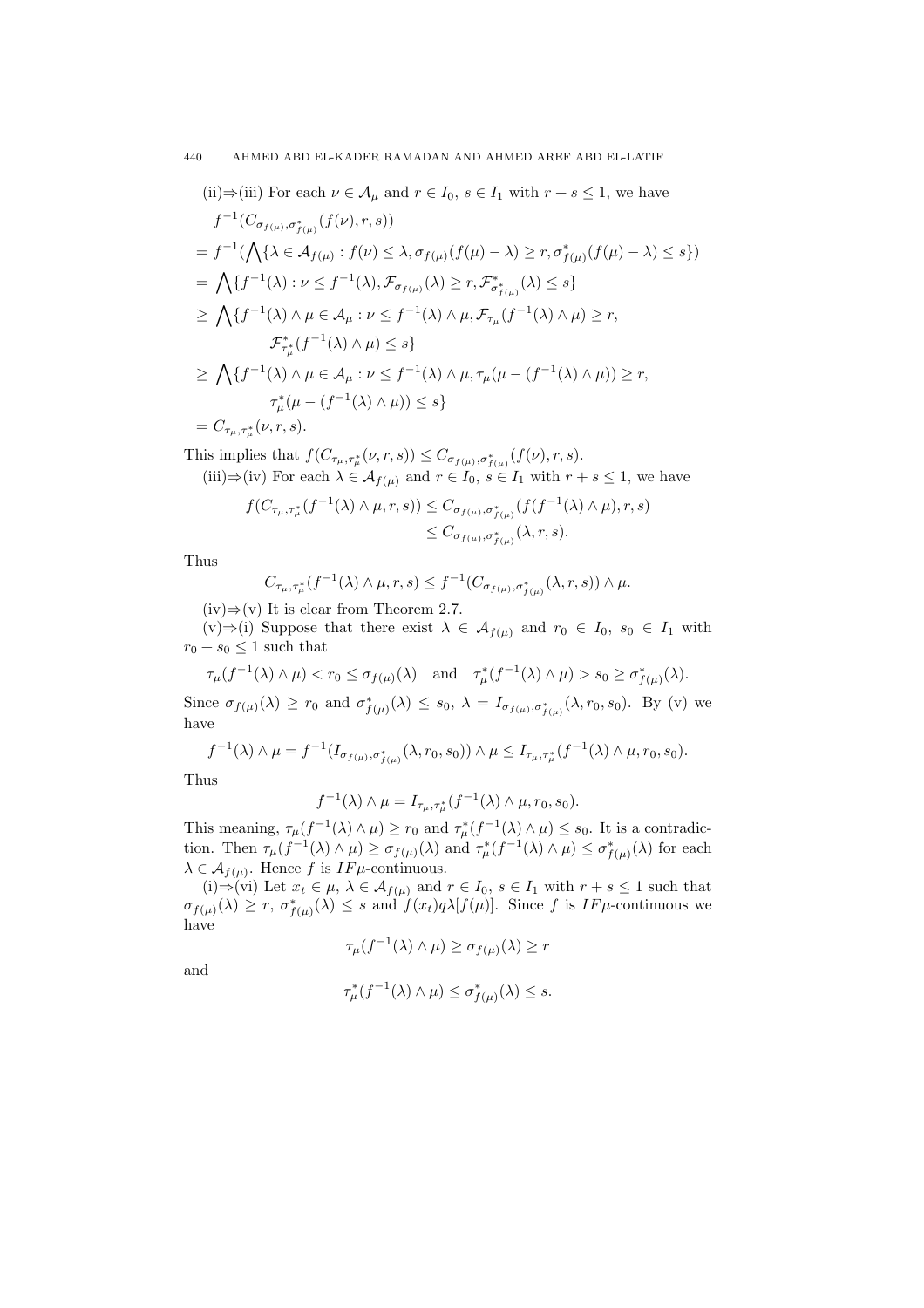Since  $f(x_t)q\lambda[f(\mu)]$  and by Lemma 1.1, we have  $x_tqf^{-1}(\lambda)[\mu]$ . Since f is injective,  $f^{-1}(\lambda) \leq \mu$  and hence  $x_t q f^{-1}(\lambda) \wedge \mu[\mu]$ . Then there exists  $\nu =$  $f^{-1}(\lambda) \wedge \mu \in \mathcal{A}_{\mu}$  with  $\tau_{\mu}(\nu) \ge r$ ,  $\tau_{\mu}^{*}(\nu) \le s$  and  $x_{t}q\nu[\mu]$ . Also,

$$
f(\nu) = f(f^{-1}(\lambda) \wedge \mu) \le f(f^{-1}(\lambda)) \wedge f(\mu) \le \lambda \wedge f(\mu) = \lambda.
$$

 $(vi) \Rightarrow (iii)$  Let  $\nu \in A_{\mu}, x_t \in C_{\tau_{\mu}, \tau_{\mu}^*}(\nu, r, s)$  and  $\lambda \in A_{f(\mu)}$  with  $\sigma_{f(\mu)}(\lambda) \geq r$ and  $\sigma_{f(\mu)}^*(\lambda) \leq s$  such that  $f(x_t)q\lambda[f(\mu)]$ . By (vi), there exists  $\eta \in A_{\mu}$  with  $\tau_{\mu}(\eta) \geq r$ ,  $\tau_{\mu}^*(\eta) \leq s$  such that  $x_t q \eta[\mu]$  and  $f(\eta) \leq \lambda$ . Since  $x_t \in C_{\tau_{\mu}, \tau_{\mu}^*(\nu, r, s)}$ ,  $\tau_{\mu}(\eta) \geq r, \tau_{\mu}^*(\eta) \leq s$  and  $x_t q \eta[\mu]$ , then by using Theorem 2.8, we have  $\nu q \eta[\mu]$ which implies that  $f(\nu)qf(\eta)[f(\mu)]$  and hence  $f(\nu)q\lambda[f(\mu)]$ . Thus  $f(x_t) \in$  $C_{\sigma_{f(\mu)},\sigma_{f(\mu)}^*}(f(\nu),r,s)$ . This implies that  $x_t \in f^{-1}(C_{\sigma_{f(\mu)},\sigma_{f(\mu)}^*}(f(\nu),r,s))$ . Then

$$
C_{\tau_{\mu},\tau_{\mu}^*}(\nu,r,s) \le f^{-1}(C_{\sigma_{f(\mu)},\sigma_{f(\mu)}^*}(f(\nu),r,s)).
$$

Hence

$$
f(C_{\tau_{\mu},\tau_{\mu}^*}(\nu,r,s)) \leq C_{\sigma_{f(\mu)},\sigma_{f(\mu)}^*}(f(\nu),r,s).
$$

(vi)⇒(vii) Let  $x_t \in \mu$  and  $\lambda \in Q_{\sigma_{f(\mu)},\sigma_{f(\mu)}^*}(f(x_t),r,s)$ . Then there exists  $\eta \in \mathcal{A}_{f(\mu)}$  with  $\sigma_{f(\mu)}(\eta) \geq r$ ,  $\sigma_{f(\mu)}^*(\eta) \leq s$  such that  $f(x_t)q\eta[f(\mu)]$  and  $\eta \leq \lambda$ . By (vi), there exists  $\nu \in A_\mu$  with  $\tau_\mu(\nu) \geq r$ ,  $\tau_\mu^*(\nu) \leq s$  such that  $x_t q \nu[\mu]$  and  $f(\nu) \leq \eta \leq \lambda$ . Hence  $\nu \in Q_{\tau_{\mu}, \tau_{\mu}^*}(x_t, r, s)$  and  $f(\nu) \leq \lambda$ .

(vii)⇒(viii) Let  $x_t \in \mu$  and  $\lambda \in Q_{\sigma_{f(\mu)}, \sigma_{f(\mu)}^*}(f(x_t), r, s)$ . By (vii), there exists  $\nu \in Q_{\tau_{\mu},\tau_{\mu}^*}(x_t,r,s)$  such that  $f(\nu) \leq \lambda$ . So, there is  $\xi \in A_{\mu}$  with  $\tau_{\mu}(\xi) \geq r$ ,  $\tau_{\mu}^{*}(\xi) \leq s$  such that  $x_{t}q\xi[\mu]$  and  $\xi \leq \nu \leq f^{-1}(\lambda)$ . Hence  $f^{-1}(\lambda) \in$  $Q_{\tau_{\mu},\tau_{\mu}^*}(x_t,r,s).$ 

 $(viiii) \Rightarrow (vi)$  Let  $x_t \in \mu$  and  $\lambda \in \mathcal{A}_{f(\mu)}$  with  $\sigma_{f(\mu)}(\lambda) \geq r$ ,  $\sigma_{f(\mu)}^*(\lambda) \leq s$  and  $f(x_t)q\lambda[f(\mu)]$ . Then  $\lambda \in Q_{\sigma_{f(\mu)},\sigma_{f(\mu)}^*}(f(x_t),r,s)$ . By (viii), we have  $f^{-1}(\lambda) \in$  $Q_{\tau_{\mu},\tau_{\mu}^{*}}(x_{t},r,s)$  and hence there is  $\nu \in A_{\mu}$  with  $\tau_{\mu}(\nu) \geq r$ ,  $\tau_{\mu}^{*}(\nu) \leq s$  such that  $x_t q \nu[\mu]$  and  $\nu \leq f^{-1}(\lambda)$ , so  $f(\nu) \leq \lambda$ .

**Theorem 3.3.** Let  $(X, \tau, \tau^*)$ ,  $(Y, \sigma, \sigma^*)$  and  $(Z, \delta, \delta^*)$  be IFTSs,  $\mu \in I^X$ , f:  $X \to Y$  and  $q: Y \to Z$ . If f is IF $\mu$ -continuous and q is IF  $f(\mu)$ -continuous, then  $q \circ f$  is  $IF\mu$ -continuous.

*Proof.* For each  $\lambda \in \mathcal{A}_{(g \circ f)(\mu)}$  we have

$$
\delta_{g(f(\mu))}^*(\lambda) \geq \sigma_{f(\mu)}^*(g^{-1}(\lambda) \wedge f(\mu))
$$
  
\n
$$
\geq \tau_{\mu}^*(f^{-1}(g^{-1}(\lambda) \wedge f(\mu)) \wedge \mu)
$$
  
\n
$$
= \tau_{\mu}^*((g \circ f)^{-1}(\lambda) \wedge f^{-1}(f(\mu)) \wedge \mu)
$$
  
\n
$$
= \tau_{\mu}^*((g \circ f)^{-1}(\lambda) \wedge \mu).
$$

Similarly,  $\delta_{g(f(\mu))}(\lambda) \leq \tau_{\mu}((g \circ f)^{-1}(\lambda) \wedge \mu)$ . Thus  $g \circ f$  is  $IF\mu$ -continuous.  $\Box$ 

**Definition 3.2.** Let  $(X, \tau, \tau^*)$  be an IFTS and  $\mu \in I^X$ . For  $r \in I_0$ ,  $s \in I_1$ with  $r + s \leq 1$ ,  $\nu \in A_{\mu}$  is called: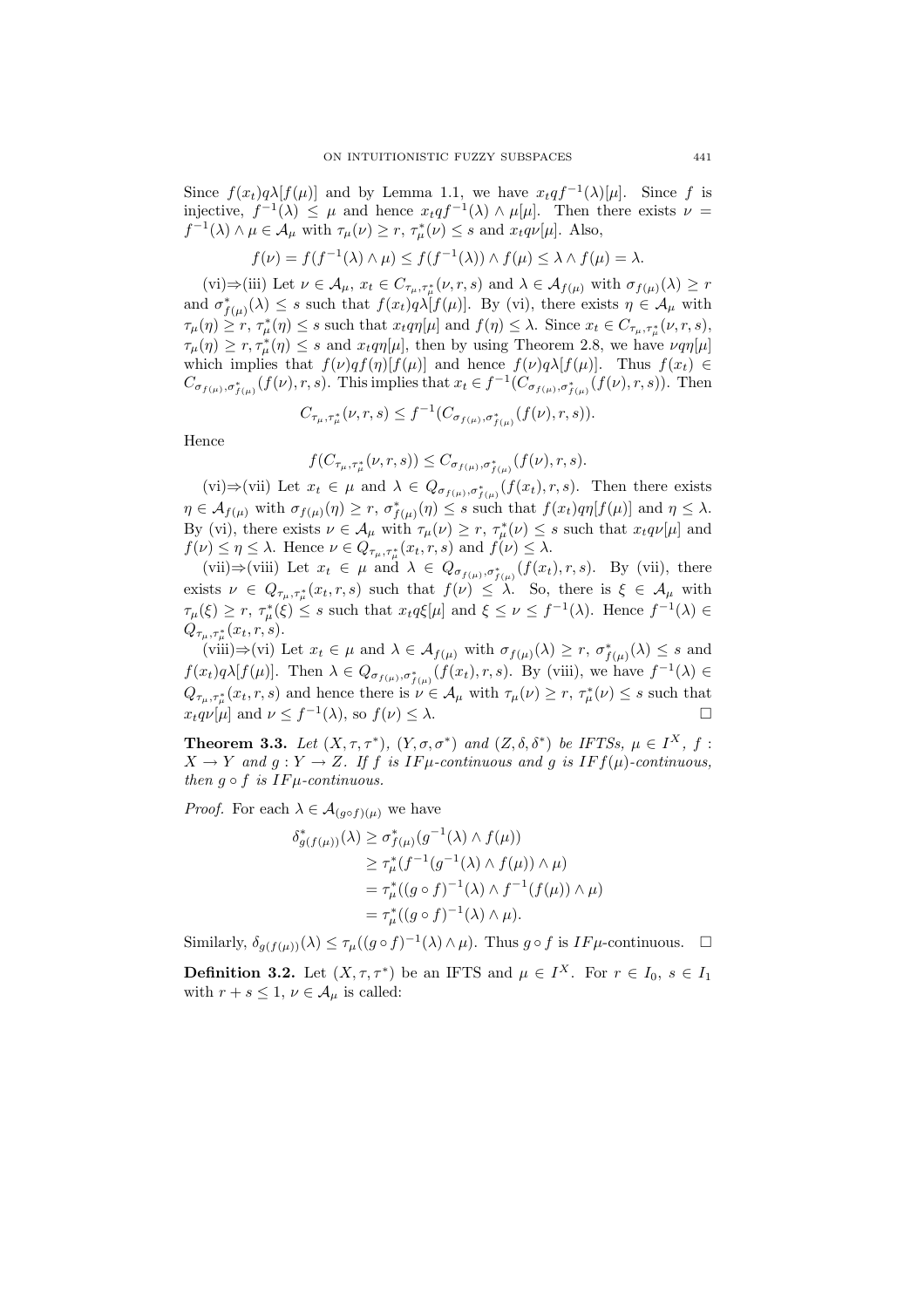(i)  $(r, s)$ -IF $\mu$ -regular open set if  $I_{\tau_{\mu}, \tau_{\mu}^*}(C_{\tau_{\mu}, \tau_{\mu}^*}(\nu, r, s), r, s) = \nu$ . (ii)  $(r, s)$ -IF $\mu$ -regular closed set if  $C_{\tau_{\mu}, \tau_{\mu}^*}(I_{\tau_{\mu}, \tau_{\mu}^*}(\nu, r, s), r, s) = \nu$ .

**Definition 3.3.** Let  $(X, \tau, \tau^*)$ ,  $(Y, \sigma, \sigma^*)$  be two IFTSs and  $\mu \in I^X$ . Then the mapping  $f: X \to Y$  is called  $IF\mu$ -almost continuous if  $\tau_\mu(f^{-1}(\nu) \wedge \mu) \geq r$  and  $\tau^*_{\mu}(f^{-1}(\nu) \wedge \mu) \leq s$  for each  $(r, s)$ -IF $\mu$ -regular open set  $\nu$  in  $\mathcal{A}_{f(\mu)}$ .

Remark 3.2. Every  $IF\mu$ -continuous mapping is also  $IF\mu$ -almost continuous but the converse is not true in general, as the following example shows.

Example 3.2. Consider Example 3.1, and put

$$
\sigma(\lambda) = \begin{cases} 1, & \text{if} \quad \lambda = \underline{0}, \underline{1} \\ 0.5, & \text{if} \quad \lambda = \underline{0.5} \\ 0.6, & \text{if} \quad \lambda = \underline{2.5} \\ 0, & \text{otherwise.} \end{cases} \qquad \sigma^*(\lambda) = \begin{cases} 0, & \text{if} \quad \lambda = \underline{0}, \underline{1} \\ 0.5, & \text{if} \quad \lambda = \underline{0.5} \\ 0.2, & \text{if} \quad \lambda = \underline{2.5} \\ 1, & \text{otherwise.} \end{cases}
$$

Since  $\mu = 0.5$ , we have

$$
\sigma_{f(\mu)}(\nu) = \begin{cases} 1, & \text{if } \nu = \underline{0}, f(\mu) \\ 0.6, & \text{if } \nu = \underline{2.5} \\ 0, & \text{otherwise.} \end{cases} \quad \sigma_{f(\mu)}^{*}(\nu) = \begin{cases} 0, & \text{if } \lambda = \underline{0}, f(\mu) \\ 0.2, & \text{if } \nu = \underline{2.5} \\ 1, & \text{otherwise.} \end{cases}
$$

Then, the identity mapping  $id_X : (X, \tau, \tau^*) \to (X, \sigma, \sigma^*)$  is  $IF\mu$ -almost continuous but not  $IF\mu$ -continuous.

**Theorem 3.4.** Let  $(X, \tau, \tau^*)$  and  $(Y, \sigma, \sigma^*)$  be two IFTSs,  $\mu \in I^X$  and  $f$ :  $X \to Y$  be an injective mapping. For  $r \in I_0$ ,  $s \in I_1$  such that  $r + s \leq 1$  the following statements are equivalent:

- (i)  $f$  is  $IF\mu$ -almost continuous.
- (ii)  $\mathcal{F}_{\tau_{\mu}}(f^{-1}(\lambda) \wedge \mu) \geq r$  and  $\mathcal{F}_{\tau_{\mu}}^{*}(f^{-1}(\lambda) \wedge \mu) \leq s$  for each  $(r, s)$ -IF $\mu$ regular closed set  $\lambda$  in  $\mathcal{A}_{f(\mu)}$ .
- (iii)  $f^{-1}(\lambda) \wedge \mu \leq I_{\tau_{\mu},\tau_{\mu}^*}(f^{-1}(I_{\sigma_{f(\mu)},\sigma_{f(\mu)}^*}(C_{\sigma_{f(\mu)},\sigma_{f(\mu)}^*}(\lambda,r,s),r,s) \wedge \mu),r,s)$ for each  $\lambda \in \mathcal{A}_{f(\mu)}$  with  $\sigma_{f(\mu)}(\lambda) \geq r$  and  $\sigma_{f(\mu)}^*(\lambda) \leq s$ .
- $\text{(iv)}\ \ f^{-1}(\lambda)\wedge\mu\geq C_{\tau_{\mu},\tau_{\mu}^{*}}(f^{-1}(C_{\sigma_{f(\mu)},\sigma_{f(\mu)}^{*}}(I_{\sigma_{f(\mu)},\sigma_{f(\mu)}^{*}}(\lambda,r,s),r,s)\wedge\mu),r,s)$ for each  $\lambda \in \mathcal{A}_{f(\mu)}$  with  $\sigma_{f(\mu)}(f(\mu) - \lambda) \geq r$  and  $\sigma_{f(\mu)}^*(f(\mu) - \lambda) \leq s$ .
- (v) For each  $x_t \in \mu$  and  $\lambda \in \mathcal{A}_{f(\mu)}$  with  $\sigma_{f(\mu)}(\lambda) \geq r, \sigma_{f(\mu)}^*(\lambda) \leq s$  and  $f(x_t)q\lambda[f(\mu)],$  there is  $\nu \in A_\mu$  with  $\tau_\mu(\nu) \geq r$ ,  $\tau_\mu^*(\nu) \leq s$  such that  $f(\nu) \leq I_{\sigma_{f(\mu)}, \sigma_{f(\mu)}^*}(C_{\sigma_{f(\mu)}, \sigma_{f(\mu)}^*}(\lambda, r, s), r, s).$
- (vi) For each  $x_t \in \mu$  and  $\lambda \in Q_{\sigma_{f(\mu)}, \sigma_{f(\mu)}}(f(x_t), r, s)$ , there exists  $\nu \in$  $Q_{\tau_{\mu},\tau_{\mu}^{*}}(x_{t}, r, s)$  such that  $f(\nu) \leq I_{\sigma_{f(\mu)},\sigma_{f(\mu)}^{*}}(C_{\sigma_{f(\mu)},\sigma_{f(\mu)}^{*}}(\lambda, r, s), r, s)$ .
- (vii) For each  $x_t \in \mu$  and each  $\lambda \in Q_{\sigma_{f(\mu)}, \sigma_{f(\mu)}^*}(f(x_t), r, s)$  we have

$$
f^{-1}(I_{\sigma_{f(\mu)},\sigma^*_{f(\mu)}}(C_{\sigma_{f(\mu)},\sigma^*_{f(\mu)}}(\lambda,r,s),r,s))\in Q_{\tau_\mu,\tau^*_{\mu}}(x_t,r,s).
$$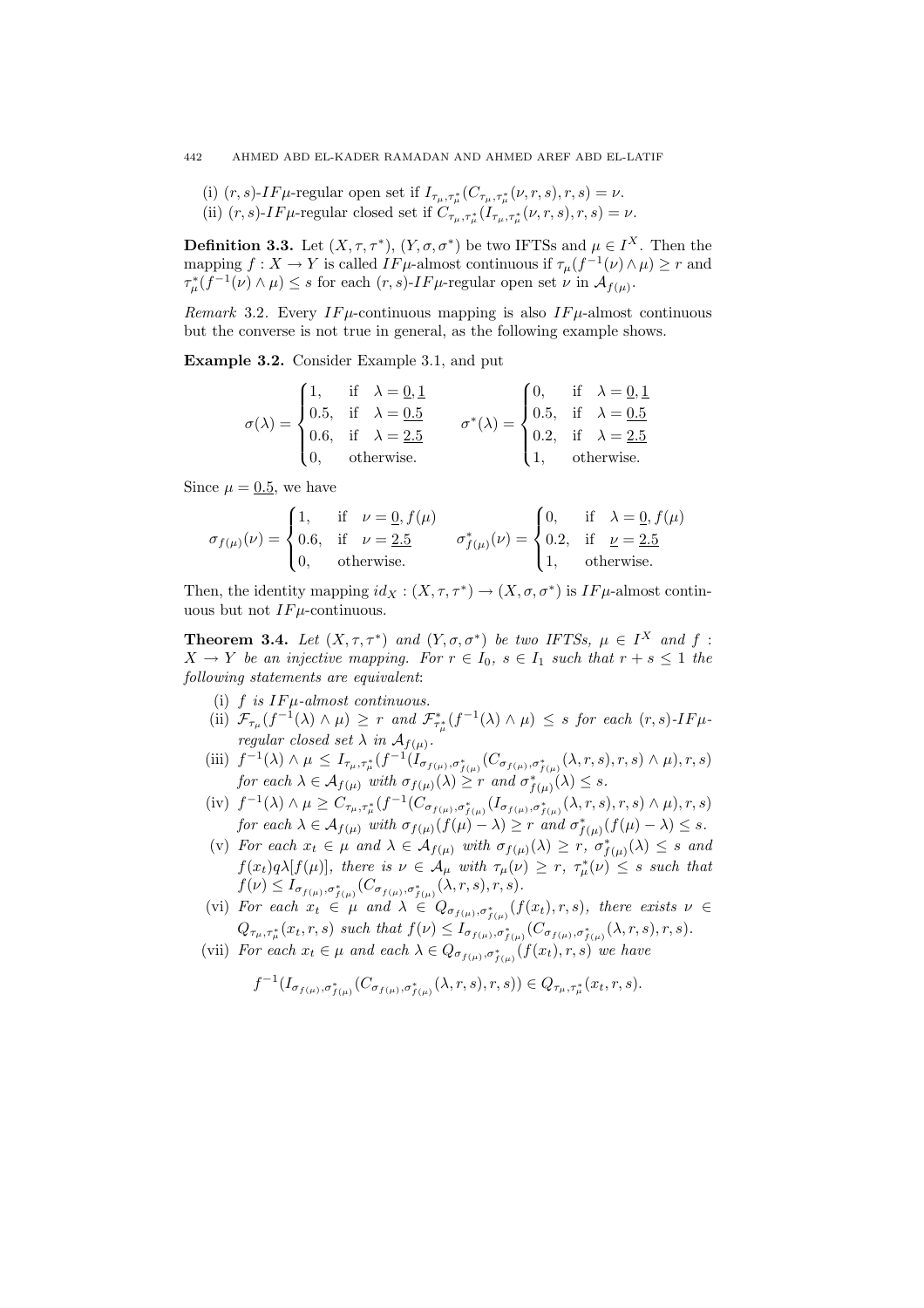*Proof.* (i)  $\Rightarrow$  (ii) Let  $\lambda$  be  $(r, s)$ -IF $\mu$ -regular closed set in  $\mathcal{A}_{f(\mu)}$ . Then  $f(\mu) - \lambda$ is  $(r, s)$ -IF $\mu$ -regular open set. Since f is IF $\mu$ -almost continuous we have

$$
\tau_{\mu}(f^{-1}(f(\mu)-\lambda)\wedge\mu)\geq r
$$
 and  $\tau_{\mu}^{*}(f^{-1}(f(\mu)-\lambda)\wedge\mu)\leq s$ .

Since f is injective,  $\tau_{\mu}((\mu - f^{-1}(\lambda)) \wedge \mu) \geq r$  and  $\tau_{\mu}^*((\mu - f^{-1}(\lambda)) \wedge \mu) \leq s$ . Let  $\nu = \mu - (f^{-1}(\lambda) \wedge \mu)$ . Then

$$
\nu(x) = \mu(x) - (f^{-1}(\lambda) \wedge \mu)(x) = \mu(x) - \min\{f^{-1}(\lambda)(x), \mu(x)\}.
$$

If  $\mu(x) \leq f^{-1}(\lambda)(x)$ , then  $\nu(x) = \mu(x) - \mu(x) = 0$ . Then

$$
\mathcal{F}_{\tau_{\mu}}(f^{-1}(\lambda) \wedge \mu) = \tau_{\mu}(\mu - (f^{-1}(\lambda) \wedge \mu)) = \tau_{\mu}(\nu) = \tau_{\mu}(\underline{0}) = 1 \geq r.
$$

and

$$
\mathcal{F}_{\tau_{\mu}^{*}}^{*}(f^{-1}(\lambda) \wedge \mu) = \tau_{\mu}^{*}(\mu - (f^{-1}(\lambda) \wedge \mu)) = \tau_{\mu}^{*}(\nu) = \tau_{\mu}^{*}(\underline{0}) = 0 \leq s.
$$

If  $\mu(x) > f^{-1}(\lambda)(x)$ , then

$$
\nu = \mu - f^{-1}(\lambda) = (\mu - f^{-1}(\lambda)) \wedge \mu.
$$

Then

$$
\tau_{\mu}(\nu) = \tau_{\mu}((\mu - f^{-1}(\lambda)) \wedge \mu) \ge r \quad \text{and} \quad \tau_{\mu}^{*}(\nu) = \tau_{\mu}^{*}((\mu - f^{-1}(\lambda)) \wedge \mu) \le s.
$$
 Thus

Thus

$$
\mathcal{F}_{\tau_{\mu}}(f^{-1}(\lambda) \wedge \mu) = \tau_{\mu}(\nu) \ge r \quad \text{and} \quad \mathcal{F}_{\tau_{\mu}^{*}}^{*}(f^{-1}(\lambda) \wedge \mu) = \tau_{\mu}^{*}(\nu) \le s.
$$

 $(ii) \Rightarrow (i)$  It is clear.

(i)  $\Rightarrow$  (iii) Let  $\lambda \in \mathcal{A}_{f(\mu)}$  and  $r \in I_0$ ,  $s \in I_1$  with  $r + s \leq 1$  such that  $\sigma_{f(\mu)}(\lambda) \geq r, \ \sigma_{f(\mu)}^*(\lambda) \leq s.$  Then  $\lambda \leq I_{\sigma_{f(\mu)},\sigma_{f(\mu)}^*}(C_{\sigma_{f(\mu)},\sigma_{f(\mu)}^*}(\lambda,r,s),r,s).$ Since  $I_{\sigma_{f(\mu)},\sigma_{f(\mu)}^*}(C_{\sigma_{f(\mu)},\sigma_{f(\mu)}^*}(\lambda,r,s),r,s)$  is  $(r,s)$ -IF $\mu$ -regular open and f is  $IF\mu$ -almost continuous,

$$
\tau_{\mu}(f^{-1}(I_{\sigma_{f(\mu)},\sigma_{f(\mu)}^*}(C_{\sigma_{f(\mu)},\sigma_{f(\mu)}^*}(\lambda,r,s),r,s)) \wedge \mu) \geq r
$$

and

$$
\tau^*_{\mu}(f^{-1}(I_{\sigma_{f(\mu)},\sigma^*_{f(\mu)}}(C_{\sigma_{f(\mu)},\sigma^*_{f(\mu)}}(\lambda,r,s),r,s)) \wedge \mu) \leq s.
$$

So,

$$
f^{-1}(\lambda) \wedge \mu \leq f^{-1}(I_{\sigma_{f(\mu)},\sigma_{f(\mu)}^*}(C_{\sigma_{f(\mu)},\sigma_{f(\mu)}^*}(\lambda,r,s),r,s)) \wedge \mu
$$
  
=  $I_{\tau_{\mu},\tau_{\mu}^*}(f^{-1}(I_{\sigma_{f(\mu)},\sigma_{f(\mu)}^*}(C_{\sigma_{f(\mu)},\sigma_{f(\mu)}^*}(\lambda,r,s),r,s)) \wedge \mu,r,s).$ 

 $(iii) \Rightarrow (iv)$  It follows from Theorem 2.7,

(iv)⇒ (ii) Let  $\lambda$  be  $(r, s)$ -*IF*  $f(\mu)$ -regular closed. Then  $\sigma_{f(\mu)}(f(\mu) - \lambda) \geq r$  $\sigma_{f(\mu)}^*(f(\mu) - \lambda) \leq s$ . By (iv) we have,

$$
f^{-1}(\lambda) \wedge \mu \geq C_{\tau_{\mu}, \tau_{\mu}^{*}} (f^{-1}(C_{\sigma_{f(\mu)}, \sigma_{f(\mu)}^{*}}(I_{\sigma_{f(\mu)}, \sigma_{f(\mu)}^{*}}(\lambda, r, s), r, s) \wedge \mu), r, s)
$$
  
=  $C_{\tau_{\mu}, \tau_{\mu}^{*}} (f^{-1}(\lambda) \wedge \mu, r, s).$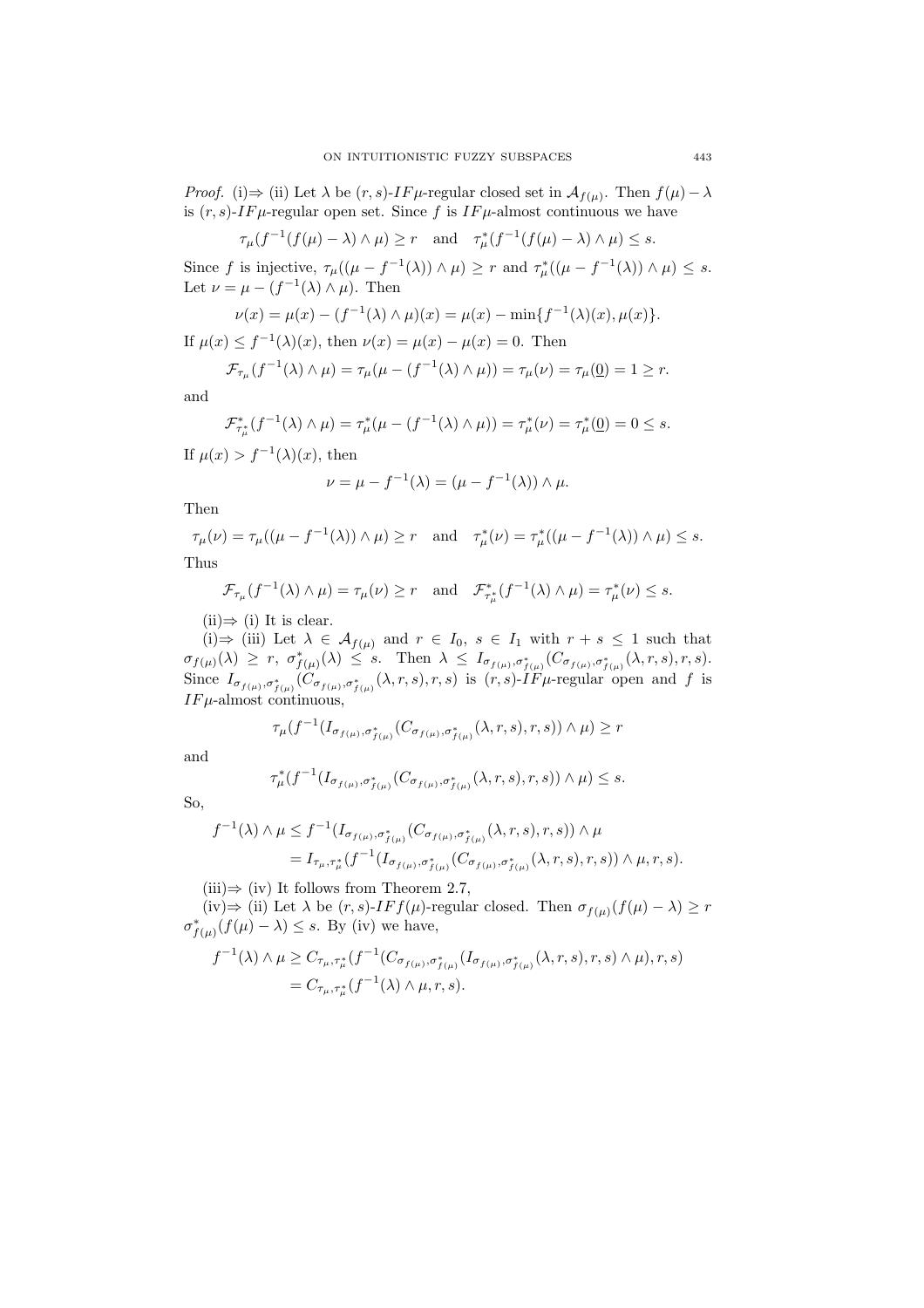Thus 
$$
f^{-1}(\lambda) \wedge \mu = C_{\tau_{\mu}, \tau_{\mu}^*}(f^{-1}(\lambda) \wedge \mu, r, s)
$$
. By Theorem 2.5, we have

$$
\mathcal{F}_{\tau_{\mu}}(f^{-1}(\lambda) \wedge \mu) = \tau_{\mu}(\mu - f^{-1}(\lambda) \wedge \mu) \ge r
$$

and

$$
\mathcal{F}^*_{\tau_\mu^*}(f^{-1}(\lambda)\wedge\mu)=\tau_\mu^*(\mu-f^{-1}(\lambda)\wedge\mu)\leq s.
$$

(i)⇒ (v)⇒ (iii) and (v)⇒ (vi)⇒ (vii)⇒ (v) are similar to that of Theorem 3.2.  $\Box$ 

# 4. IF $\mu$ -separation axioms

**Definition 4.1.** Let  $(X, \tau, \tau^*)$  be an IFTS,  $\mu \in I^X$  and  $r \in I_0$ ,  $s \in I_1$  with  $r + s \leq 1$ .  $\mu$  is said to be  $(r, s)$ -IF $\mu T_2$ -space if for each  $x_\alpha, y_\beta(x \neq y) \in \mu$ , there are  $\nu_1, \nu_2 \in \mathcal{A}_{\mu}$  with  $\tau_{\mu}(\nu_1) \ge r$ ,  $\tau_{\mu}(\nu_2) \ge r$ ,  $\tau_{\mu}^*(\nu_1) \le s$  and  $\tau_{\mu}^*(\nu_2) \le s$ such that  $x_{\alpha} \in \nu_1$ ,  $y_{\beta} \in \nu_2$  and  $\nu_1$   $\hat{\mu}\nu_2[\mu]$ .

**Theorem 4.1.** Let  $(X, \tau, \tau^*)$  be an IFTS,  $\mu \in I^X$  and  $r \in I_0$ ,  $s \in I_1$  with  $r + s \leq 1$ .  $\mu$  is  $(r, s)$ -IF $\mu T_2$ -space if and only if for each  $x_\alpha, y_\beta(x \neq y) \in \mu$ , we have

$$
y_{\beta} \notin \{C_{\tau_{\mu}, \tau_{\mu}^*}(\nu, r, s) : \tau_{\mu}(\nu) \ge r, \tau_{\mu}^*(\nu) \le s, x_{\alpha} \in \nu \}.
$$

*Proof.* Let  $x_{\alpha}, y_{\beta}(x \neq y) \in \mu$  and  $m = \mu(y) - \beta$ . Then  $x_{\alpha}, y_m(x \neq y) \in \mu$ . Since  $\mu$  is  $(r, s)$ -IF $\mu T_2$ -space, there are  $\nu_1, \nu_2 \in A_\mu$  with  $\tau_\mu(\nu_1) \ge r$ ,  $\tau_\mu(\nu_2) \ge r$ ,  $\tau^*_{\mu}(\nu_1) \leq s$  and  $\tau^*_{\mu}(\nu_2) \leq s$  such that  $x_{\alpha} \in \nu_1$ ,  $y_m \in \nu_2$  and  $\nu_1$   $\eta \nu_2[\mu]$ . Thus  $\nu_1 \leq \mu - \nu_2, \ \tau(\mu - (\mu - \nu_2)) \geq r$  and  $\tau^*(\mu - (\mu - \nu_2)) \leq s$  which implies,  $C_{\tau_{\mu}, \tau_{\mu}^{*}}(\nu_{1}, r, s) \leq \mu - \nu_{2}$ . Since  $y_{m} \in \nu_{2}$ ,

$$
\beta = \mu(y) - m > \mu(y) - \nu_2(y) \ge (C_{\tau_{\mu}, \tau_{\mu}^*}(\nu_1, r, s))(y)
$$

and hence  $y_{\beta} \notin C_{\tau_{\mu}, \tau_{\mu}^{*}}(\nu_{1}, r, s)$ . Thus  $y_{\beta} \notin \{C_{\tau_{\mu}, \tau_{\mu}^{*}}(\nu, r, s) : \tau_{\mu}(\nu) \geq r, \tau_{\mu}^{*}(\nu) \leq r \}$  $s, x_{\alpha} \in \nu$ .

Conversely, let  $x_{\alpha}, y_{\beta}(x \neq y) \in \mu$ . Then,  $x_{\alpha}, y_{\mu(y)-\beta}(x \neq y) \in \mu$ . By hypothesis, there is  $\nu_1 \in A_\mu$  with  $\tau_\mu(\nu_1) \geq r$ ,  $\tau_\mu^*(\nu_1) \leq s$  such that  $x_\alpha \in \nu_1$ and  $y_{\mu(y)-\beta} \notin C_{\tau_{\mu},\tau_{\mu}^{*}}(\nu_{1},r,s)$  and hence,  $\mu(y)-\beta > (C_{\tau_{\mu},\tau_{\mu}^{*}}(\nu_{1},r,s))(y)$  which implies  $y_{\beta} \in \mu - C_{\tau_{\mu}, \tau_{\mu}^{*}}(\nu_{1}, r, s) = \nu_{2}$  and  $\tau_{\mu}(\nu_{2}) \geq r, \tau_{\mu}^{*}(\nu_{2}) \leq s$ . Since  $\nu_2 = \mu - C_{\tau_\mu, \tau_\mu^*}(\nu_1, r, s) \leq \mu - \nu_1, \nu_1 \text{ } (\mu_2[\mu] \text{. Hence } \mu \text{ is } (r, s) \text{-} IF \mu T_2 \text{-space. } \square$ 

**Definition 4.2.** Let  $(X, \tau, \tau^*)$  be an IFTS,  $\mu \in I^X$  and  $r \in I_0$ ,  $s \in I_1$  with  $r + s \leq 1$ .  $\mu$  is said to be  $(r, s)$ -*IF* $\mu$ -regular space if for each  $\xi \in A_{\mu}$  with  $\tau_{\mu}(\mu - \xi) \geq r$ ,  $\tau_{\mu}^*(\mu - \xi) \leq s$  and for each fuzzy point  $x_t \in \mu$  with  $x_t \not g \in [\mu]$ , there are  $\nu, \eta \in A_\mu$  with  $\tau_\mu(\nu) \ge r$ ,  $\tau_\mu(\eta) \ge r$ ,  $\tau_\mu^*(\nu) \le s$  and  $\tau_\mu^*(\eta) \le s$  such that  $x_t \in \nu, \xi \leq \eta$  and  $\nu$  *h* $\eta[\mu]$ .

**Theorem 4.2.** Let  $(X, \tau, \tau^*)$  be an IFTS,  $\mu \in I^X$  and  $r \in I_0$ ,  $s \in I_1$  with  $r + s \leq 1$ . Then the following are equivalent:

(i)  $\mu$  is  $(r, s)$ -IF $\mu$ -regular.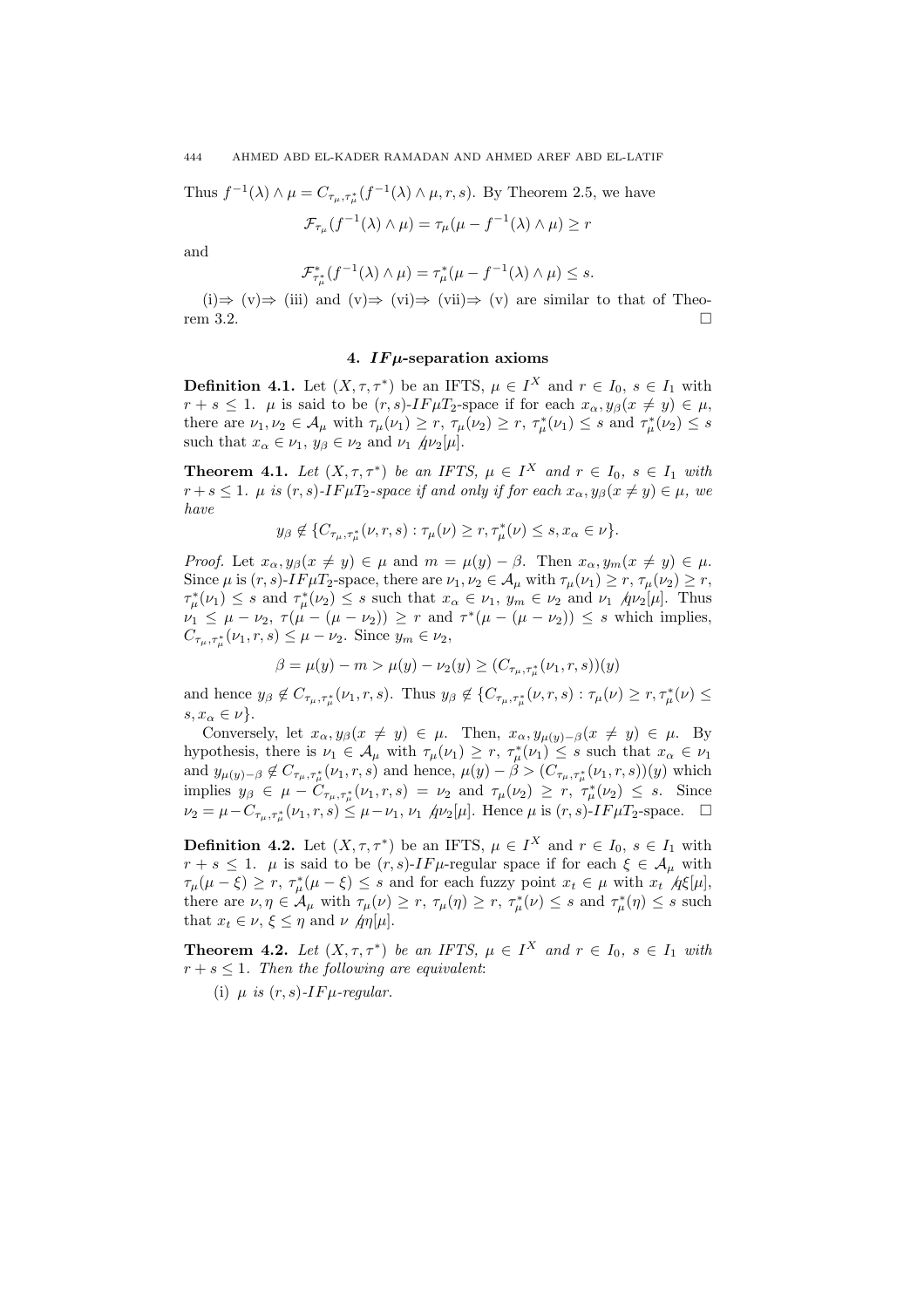- (ii) For each fuzzy point  $x_t \in \mu$  and each  $\nu \in A_\mu$  with  $x_t \in \nu$ ,  $\tau_\mu(\nu) \geq r$ ,  $\tau^*_{\mu}(\nu) \leq s$  there is  $\eta \in A_{\mu}$  with  $\tau_{\mu}(\eta) \geq r$ ,  $\tau^*_{\mu}(\eta) \leq s$  such that  $x_t \in \eta \leq$  $C_{\tau_{\mu},\tau_{\mu}^*}(\eta,r,s) \leq \nu$ .
- (iii) For each fuzzy point  $x_t \in \mu$  and each  $\xi \in \mathcal{A}_{\mu}$  with  $\tau_{\mu}(\mu \xi) \geq r$  and  $\tau_{\mu}^{*}(\mu - \xi) \leq s$  such that  $x_t$   $\pi_{\xi}[\mu]$ , there are  $\nu, \eta \in A_{\mu}$  with  $\tau_{\mu}(\nu) \geq r$ ,  $\tau_{\mu}(\eta) \geq r, \ \tau_{\mu}^*(\nu) \leq s \ \text{and} \ \tau_{\mu}^*(\eta) \leq s \ \text{such that} \ x_t \in \nu, \ \xi \leq \eta \ \text{and}$  $C_{\tau_{\mu},\tau_{\mu}^{*}}(\nu,r,s)$   $\partial_{\eta}[\mu].$

*Proof.* (i)  $\Rightarrow$  (ii) Let  $x_t \in \mu$  be a fuzzy point,  $r \in I_0$ ,  $s \in I_1$  with  $r + s \leq 1$ and  $\nu \in \mathcal{A}_{\mu}$  with  $\tau_{\mu}(\nu) \ge r$ ,  $\tau_{\mu}^*(\nu) \le s$  and  $x_t \in \nu$ . Then  $\tau_{\mu}(\mu - (\mu - \nu)) \ge r$ ,  $\tau^*_{\mu}(\mu - (\mu - \nu)) \leq s$  and  $x_t \not q(\mu - \nu)[\mu]$ . By (i), there are  $\eta, \nu_1 \in \mathcal{A}_{\mu}$  with  $\tau_\mu(\eta) \ge r$ ,  $\tau_\mu(\nu_1) \ge r$ ,  $\tau_\mu^*(\eta) \le s$  and  $\tau_\mu^*(\nu_1) \le s$  such that  $x_t \in \eta$ ,  $\mu-\nu \le \nu_1$  and  $\eta \varphi_1[\mu]$ . Since  $\eta \varphi_1[\mu], \eta \leq \mu - \nu_1 \leq \nu$  and hence  $C_{\tau_\mu, \tau_\mu^*}(\eta, r, s) \leq \mu - \nu_1 \leq \nu$ . Thus  $x_t \in \eta \leq C_{\tau_\mu, \tau_\mu^*}(\eta, r, s) \leq \nu$ .

(ii)⇒ (iii) Let  $x_t \in \mu$  be a fuzzy point,  $r \in I_0$ ,  $s \in I_1$  with  $r + s \leq 1$  and  $\xi \in \mathcal{A}_{\mu}$  with  $\tau_{\mu}(\mu - \xi) \geq r$ ,  $\tau_{\mu}^*(\mu - \xi) \leq s$  and  $x_t$   $\forall t \in \mathcal{A}_{\mu}$ . Then  $x_t \in \mu - \xi$ . By (ii), there is  $\eta_1 \in A_\mu$  with  $\tau_\mu(\eta_1) \ge r$  and  $\tau_\mu^*(\eta_1) \le s$  such that  $x_t \in \eta_1 \le$  $C_{\tau_{\mu},\tau_{\mu}^{*}}(\eta_{1},r,s) \leq \mu - \xi$ . By (ii) again, there is  $\nu \in A_{\mu}$  with  $\tau_{\mu}(\nu) \geq r$  and  $\tau^*_{\mu}(\nu) \leq s$  such that

$$
x_t\in \nu\leq C_{\tau_\mu,\tau_\mu^*}(\nu,r,s)\leq \eta_1\leq C_{\tau_\mu,\tau_\mu^*}(\eta_1,r,s)\leq \mu-\xi.
$$

Put  $\eta = \mu - C_{\tau_{\mu}, \tau_{\mu}^{*}}(\eta_{1}, r, s)$ . Hence there are  $\nu, \eta \in A_{\mu}$  with  $\tau_{\mu}(\nu) \geq r$ ,  $\tau_{\mu}(\eta) \geq 0$  $r, \tau^*_{\mu}(\nu) \leq s$  and  $\tau^*_{\mu}(\eta) \leq s$  such that  $x_t \in \nu, \xi \leq \eta$  and  $C_{\tau_{\mu}, \tau^*_{\mu}}(\nu, r, s)$   $\eta \eta[\mu].$  $(iii) \Rightarrow (i)$  It is clear.

# 5.  $IF\mu$ -compactness

**Definition 5.1.** Let  $(X, \tau, \tau^*)$  be an IFTS,  $\mu \in I^X$  and  $r \in I_0$ ,  $s \in I_1$  with  $r + s \leq 1$ .  $\mu$  is said to be  $(r, s)$ -IF $\mu$ -compact if for every family  $\{\nu_i : i \in J\}$  $r + s \leq 1$ .  $\mu$  is said to be  $(r, s)$ - $1$   $r$   $\mu$ -compact if for every family  $\{\nu : \nu \in A_{\mu}, \tau_{\mu}(\nu) \geq r, \tau_{\mu}^*(\nu) \leq s\}$  such that  $(\bigvee_{i \in J} \nu_i)(x) = \mu(x)$  for each in  $\{v : v \in A_{\mu}, \eta_{\mu}(v) \geq r, \eta_{\mu}(v) \leq s\}$  such that  $(\mathsf{V}_{i \in J} \nu_i)(x) = \mu(x)$  for  $x \in X$ , there exists a finite subset  $J_0$  of  $J$  such that  $(\mathsf{V}_{i \in J_0} \nu_i)(x) = \mu(x)$ .

**Definition 5.2.** Let X be a non-empty set and  $\mu \in I^X$ . A collection  $\beta \subseteq A_{\mu}$  is said to form a fuzzy  $\mu$ -filterbasis if for each finite subcollection  $\{\nu_1, \nu_2, \ldots, \nu_n\}$ said to form a fuzzy  $\mu$ -interbasis if for<br>of  $\beta$ ,  $(\bigwedge_{i=1}^n \nu_i)(x) > 0$  for some  $x \in X$ .

**Theorem 5.1.** Let  $(X, \tau, \tau^*)$  be an IFTS,  $\mu \in I^X$  and  $r \in I_0$ ,  $s \in I_1$  with  $r + s \leq 1$ .  $\mu$  is  $(r, s)$ -IF $\mu$ -compact if and only if for each fuzzy  $\mu$ -filterbasis  $\beta \subseteq \mathcal{A}_{\mu}, \ (\bigwedge_{\nu \in \beta} C_{\tau_{\mu}, \tau_{\mu}^{*}}(\nu, r, s))(x) > 0$  for some  $x \in X$ .

*Proof.* Let  $\{\nu_i : i \in J\}$  be a family in  $\Lambda = \{\nu : \nu \in A_\mu, \tau_\mu(\nu) \geq r, \tau_\mu^*(\nu) \leq \tau\}$ Froot. Let  $\{v_i : i \in J\}$  be a family in  $\Lambda = \{v : v \in A_\mu, \eta_\mu(v) \le \tau, \eta_\mu(v) \le$ <br>s} such that  $(\bigvee_{i \in J} v_i)(x) = \mu(x)$ . Suppose that there is no finite subset by such that  $(\bigvee_{i\in J} \nu_i)(x) = \mu(x)$ . Suppose that there is no limite subset  $J_0$  of J such that  $(\bigvee_{i\in J_0} \nu_i)(x) = \mu(x)$ . Then for each finite subcollection  $\{\nu_1, \nu_2, \ldots, \nu_n\}$  of  $\Lambda$ , there exists  $x \in X$  such that  $\nu_i(x) < \mu(x)$  for each  $i = 1, 2, \ldots, n$ , there exists  $x \in A$  such that  $\nu_i(x) < \mu(x)$  for each  $i = 1, 2, \ldots, n$ . So,  $\bigwedge_{i=1}^{n} (\mu - 1)$  $\nu_i(x) > 0$  and hence  $\beta = {\mu - \nu_i : \nu_i \in \Lambda, i \in J}$  forms a fuzzy  $\mu$ -filterbasis.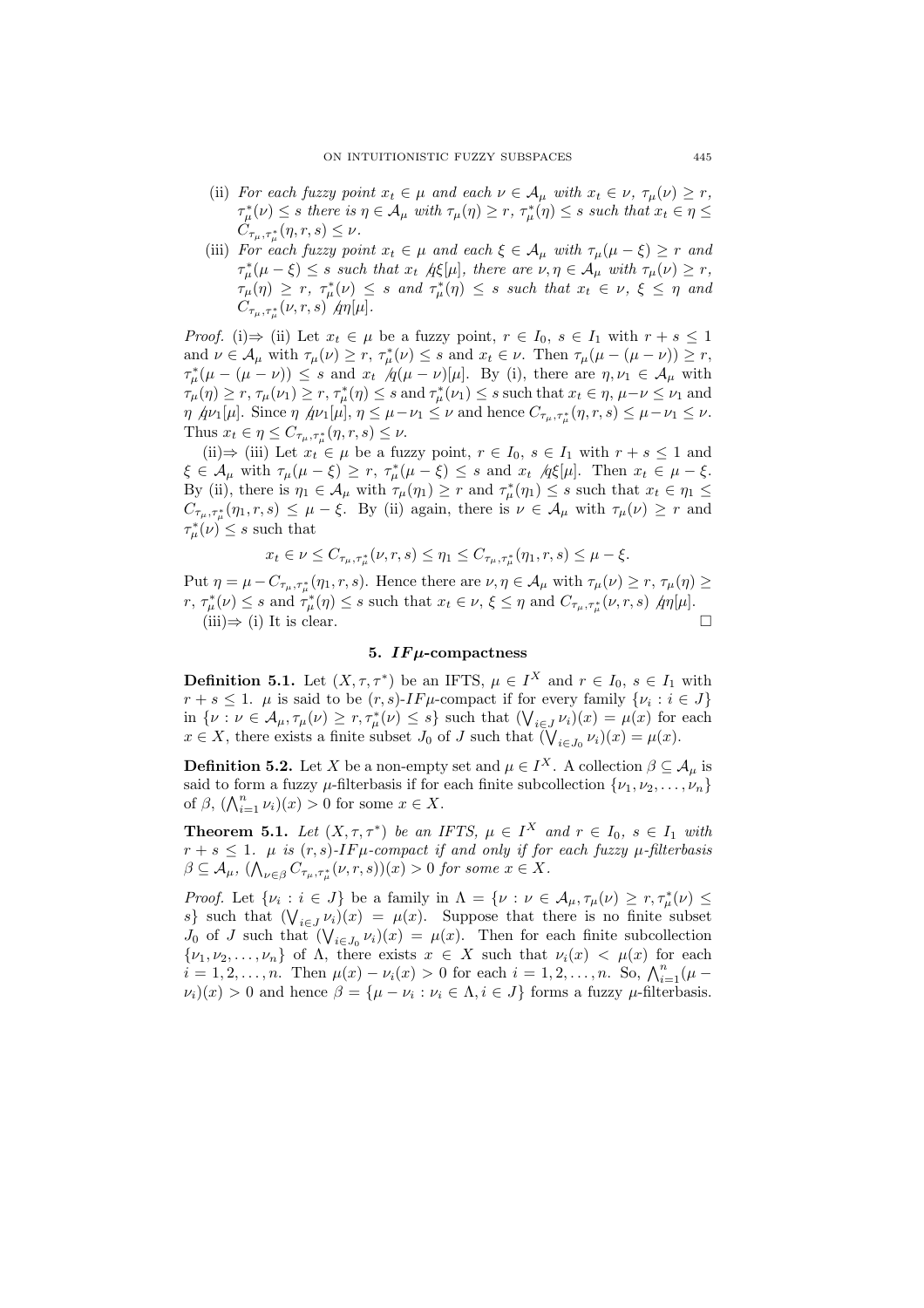Since  $(\bigvee_{i\in J}\nu_i)(x) = \mu(x)$  for each  $x \in X$  and  $\tau_\mu(\nu_i) \ge r$ ,  $\tau_\mu^*(\nu_i) \le s$  for each  $i \in J$  we have  $\overline{a}$ 

$$
(\bigwedge_{i \in J} C_{\tau_{\mu}, \tau_{\mu}^{*}} (\mu - \nu_{i}, r, s))(x) = (\bigwedge_{i \in J} (\mu - \nu_{i}))(x) = (\mu - \bigvee_{i \in J} \nu_{i})(x) = 0
$$

for each  $x \in X$ . It is a contradiction. Thus there exists a finite subset  $J_0$  of J such that  $(\bigvee_{i\in J_0} \nu_i)(x) = \mu(x)$  for all  $x \in X$ . Thus  $\mu$  is  $(r, s)$ -*IF* $\mu$ -compact.

Conversely, Suppose that there exists fuzzy  $\mu$ -filterbasis  $\beta$  such that  $\mathbf{A}$ 

$$
(\bigwedge_{\nu \in \beta} C_{\tau_{\mu}, \tau_{\mu}^*}(\nu, r, s))(x) = 0
$$

for each  $x \in X$ . Then

$$
(\bigvee_{\nu \in \beta} (\mu - C_{\tau_{\mu}, \tau_{\mu}^*}(\nu, r, s))(x) = \mu(x) \text{ for each } x \in X.
$$

Since  $\tau_{\mu}(\mu - C_{\tau_{\mu}, \tau_{\mu}^*}(\nu, r, s)) \geq r$  and  $\tau_{\mu}^*(\mu - C_{\tau_{\mu}, \tau_{\mu}^*}(\nu, r, s)) \leq s$  and  $\mu$  is  $(r, s)$ -IFµ-compact, there exists a finite subcollection  $\{\mu - C_{\tau_{\mu}, \tau_{\mu}^*}(\nu_i, r, s) \}$ :  $i =$  $1, 2, \ldots, n$  of  $\{\mu - C_{\tau_{\mu}, \tau_{\mu}^*}(\nu, r, s) : \nu \in \beta\}$  such that

$$
(\bigvee_{i=1}^{n} (\mu - C_{\tau_{\mu}, \tau_{\mu}^{*}}(\nu_{i}, r, s)))(x) = \mu(x) \text{ for each } x \in X.
$$

Since  $\nu_i(x) \leq C_{\tau_\mu,\tau_\mu^*}(\nu_i,r,s)(x)$  for each  $x \in X$  we have

$$
(\bigvee_{i=1}^{n} (\mu - \nu_{i}))(x) \geq (\bigvee_{i=1}^{n} (\mu - C_{\tau_{\mu}, \tau_{\mu}^{*}}(\nu_{i}, r, s)))(x) = \mu(x) \text{ for each } x \in X.
$$

Then  $(\bigvee_{i=1}^{n} (\mu - \nu_i))(x) = \mu(x)$  for each  $x \in X$ . Thus  $(\bigwedge_{i=1}^{n} \nu_i)(x) = 0$  for Then  $(\mathbf{V}_{i=1}(\mu - \nu_i))(x) = \mu(x)$  for each  $x \in \Lambda$ . Thus  $(\mathbf{V}_{i=1}\nu_i)(x) = 0$  for some each  $x \in X$ . It is a contradiction. Hence  $(\mathbf{V}_{\nu \in \beta} C_{\tau_{\mu}, \tau_{\mu}^*}(\nu, r, s))(x) > 0$  for some  $x \in X$ .

**Theorem 5.2.** Let  $(X, \tau, \tau^*)$ ,  $(Y, \sigma, \sigma^*)$  be two IFTSs,  $f : X \to Y$  be an IF  $\mu$ -continuous bijective mapping. For  $r \in I_0$ ,  $s \in I_1$  with  $r + s \leq 1$ , if  $\mu$  is  $(r, s)$ -IF $\mu$ -compact, then  $f(\mu)$  is  $(r, s)$ -IF $f(\mu)$ -compact.

Proof. Let  $\{\lambda_i : i \in J\}$  be a family in  $\{\lambda : \lambda \in \mathcal{A}_{f(\mu)}, \sigma_{f(\mu)}(\lambda) \geq r, \sigma_{f(\mu)}^*(\lambda) \leq 0\}$ s} such that  $(\bigvee_{i\in J}\lambda_i)(y) = (f(\mu))(y)$  for all  $y \in Y$ . Since f is  $IF\mu$ -continuous for each  $i \in J$  we have,

$$
\tau_{\mu}(f^{-1}(\lambda_i) \wedge \mu) \ge \sigma_{f(\mu)}(\lambda_i) \ge r,
$$
  

$$
\tau_{\mu}^*(f^{-1}(\lambda_i) \wedge \mu) \le \sigma_{f(\mu)}^*(\lambda_i) \le s.
$$

Since  $f$  is injective,

$$
\bigvee_{i\in J} (f^{-1}(\lambda_i)\wedge\mu)=f^{-1}(\bigvee_{i\in J}\lambda_i)\wedge\mu=f^{-1}(f(\mu))\wedge\mu=\mu.
$$

Since  $\mu$  is  $(r, s)$ -IF $\mu$ -compact, there exists a finite subset  $J_0$  of  $J$  such that  $(\bigvee_{i\in J_0} (f^{-1}(\lambda_i)\wedge \mu))(x) = \mu(x)$  for all  $x \in X$ . This implies that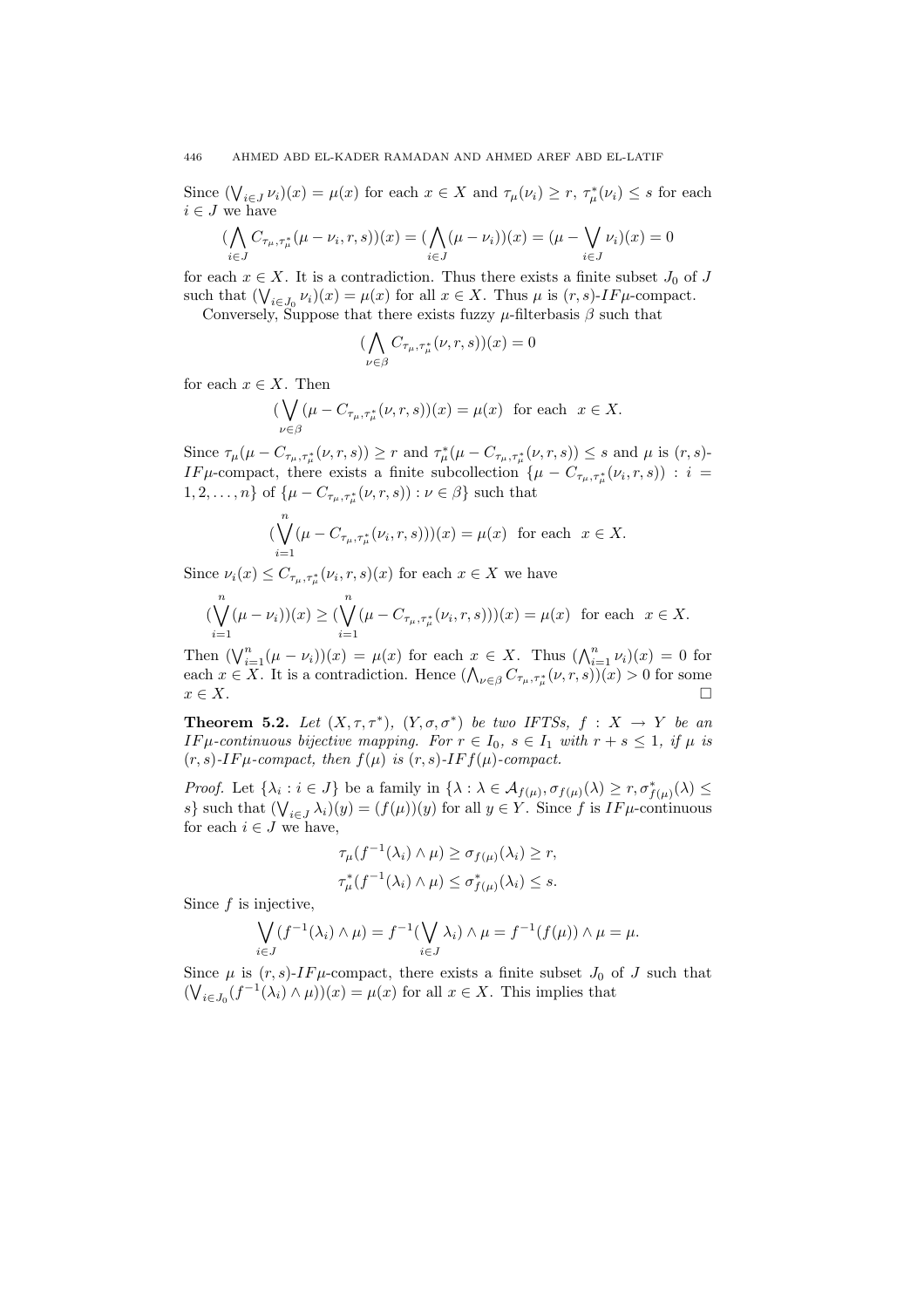$f(\bigvee$  $i\in J_0(f^{-1}(\lambda_i) \wedge \mu)) = f(\mu)$  and hence  $\bigvee_{i \in J_0}(f(f^{-1}(\lambda_i))) \wedge f(\mu) = f(\mu)$ .  $\mathcal{S}(\mathbf{V}) = \int_{\mathcal{A}} (\mathcal{A}_i) \wedge (\mathcal{A}_i) \wedge (\mathcal{A}_i) = \int_{\mathcal{A}} (\mathcal{A}_i) \wedge (\mathcal{A}_i) \wedge (\mathcal{A}_i) = \int_{\mathcal{A}} (\mathcal{A}_i) \wedge (\mathcal{A}_i) = \int_{\mathcal{A}} (\mathcal{A}_i) \wedge (\mathcal{A}_i) = \int_{\mathcal{A}} (\mathcal{A}_i) \wedge (\mathcal{A}_i) = \int_{\mathcal{A}} (\mathcal{A}_i) \wedge (\mathcal{A}_i) \wedge (\mathcal{A}_i) =$ all  $y \in Y$ . Hence  $f(\mu)$  is  $(r, s)$ -*IF*  $f(\mu)$ -compact.

## 6.  $IFu$ -connected sets

**Definition 6.1.** Let  $(X, \tau, \tau^*)$  be an IFTS,  $\mu \in I^X$  and  $r \in I_0$ ,  $s \in I_1$  with  $r +$  $s \leq 1$ . Then  $\nu, \eta \in A_\mu$  are said to be  $(r, s)$ -IF  $\mu$ -separated if  $\nu \not|_{\mathcal{H}_{\tau_\mu, \tau_\mu^*}} (\eta, r, s)[\mu]$ and  $\eta \not{AC}_{\tau_\mu,\tau_\mu^*}(\nu,r,s)[\mu].$ 

**Theorem 6.1.** Let  $(X, \tau, \tau^*)$  be an IFTS,  $\mu \in I^X$  and  $r \in I_0$ ,  $s \in I_1$  with  $r + s \leq 1$ . Then for  $\nu, \eta \in A_{\mu}$ ,

- (i) If v and  $\eta$  are  $(r, s)$ -IF  $\mu$ -separated and  $\nu_1, \eta_1 \in A_\mu$  such that  $\underline{0} \neq \nu_1 \leq$  $\nu, \underline{0} \neq \eta_1 \leq \eta$ , then  $\nu_1$  and  $\eta_1$  are  $(r, s)$ -IF $\mu$ -separated.
- (ii) If  $\nu \not| \eta$ [ $\mu$ ] and either  $\tau_{\mu}(\nu) \ge r$ ,  $\tau_{\mu}(\eta) \ge r$ ,  $\tau_{\mu}^*(\nu) \le s$  and  $\tau_{\mu}^*(\eta) \le s$  or  $\tau_{\mu}(\mu-\nu) \geq r$ ,  $\tau_{\mu}(\mu-\eta) \geq r$ ,  $\tau_{\mu}^*(\mu-\nu) \leq s$  and  $\tau_{\mu}^*(\mu-\eta) \leq s$ , then  $\nu$ and  $\eta$  are  $(r, s)$ -IF $\mu$ -separated.
- (iii) If  $\tau_{\mu}(\nu) \geq r$ ,  $\tau_{\mu}(\eta) \geq r$ ,  $\tau_{\mu}^*(\nu) \leq s$  and  $\tau_{\mu}^*(\eta) \leq s$  or  $\tau_{\mu}(\mu \nu) \geq r$ ,  $\tau_\mu(\mu-\eta) \geq r$ ,  $\tau_\mu^*(\mu-\nu) \leq s$  and  $\tau_\mu^*(\mu-\eta) \leq s$ , then  $\nu \wedge (\mu-\eta)$  and  $\eta \wedge (\mu - \nu)$  are  $(r, s)$ -IF $\mu$ -separated.

Proof. (i) Since  $\nu_1 \leq \nu$ ,  $C_{\tau_\mu,\tau_\mu^*}(\nu_1,r,s) \leq C_{\tau_\mu,\tau_\mu^*}(\nu,r,s)$ . Since  $\nu$ ,  $\eta$  are  $(r,s)$ -IF  $\mu$ -separated,  $\eta \not{AC}_{\tau_{\mu}, \tau_{\mu}^{*}}(\nu, r, s)[\mu]$ . Thus

$$
\eta_1 \le \eta \le \mu - C_{\tau_{\mu}, \tau_{\mu}^*}(\nu, r, s) \le \mu - C_{\tau_{\mu}, \tau_{\mu}^*}(\nu_1, r, s).
$$

Then  $\eta_1$   $\hat{A}C_{\tau_\mu,\tau_\mu^*}(\nu_1,r,s)[\mu]$ . Similarly,  $\nu_1$   $\hat{A}C_{\tau_\mu,\tau_\mu^*}(\eta_1,r,s)[\mu]$ . Hence  $\nu_1$  and  $\eta_1$ are  $(r, s)$ -IF $\mu$ -separated.

(ii) Let  $\nu$  /qn[ $\mu$ ],  $\tau_{\mu}(\nu) \geq r$ ,  $\tau_{\mu}(\eta) \geq r$ ,  $\tau_{\mu}^*(\nu) \leq s$  and  $\tau_{\mu}^*(\eta) \leq s$ . Since  $\nu \not\!\!{\scriptstyle |\,\,}\eta[\mu], \nu \leq \mu - \eta.$  Thus

$$
C_{\tau_{\mu},\tau_{\mu}^*}(\nu,r,s) \leq C_{\tau_{\mu},\tau_{\mu}^*}(\mu-\eta,r,s) = \mu - \eta.
$$

Then  $C_{\tau_{\mu},\tau_{\mu}^{*}}(\nu,r,s)$  /qn[ $\mu$ ]. Similarly,  $C_{\tau_{\mu},\tau_{\mu}^{*}}(\eta,r,s)$  /q $\nu[\mu]$ . Then  $\nu$  and  $\eta$  are  $(r, s)$ -IF $\mu$ -separated. Let  $\tau_{\mu}(\mu - \nu) \geq r$ ,  $\tau_{\mu}(\mu - \eta) \geq r$ ,  $\tau_{\mu}^*(\mu - \nu) \leq s$  and  $\tau^*_{\mu}(\mu - \eta) \leq s$ . By Theorem 2.5,  $\nu = C_{\tau_{\mu}, \tau^*_{\mu}}(\nu, r, s)$  and  $\eta = C_{\tau_{\mu}, \tau^*_{\mu}}(\eta, r, s)$ . Since  $\nu$  *h* $\eta[\mu]$  we have,  $C_{\tau_{\mu},\tau_{\mu}^{*}}(\nu,r,s)$  *h* $\eta[\mu]$  and  $C_{\tau_{\mu},\tau_{\mu}^{*}}(\eta,r,s)$  *h* $\nu[\mu]$ . Then  $\nu$ and  $\eta$  are  $(r, s)$ - $IF\mu$ -separated.

(iii) Let  $\tau_{\mu}(\nu) \ge r$ ,  $\tau_{\mu}(\eta) \ge r$ ,  $\tau_{\mu}^*(\nu) \le s$  and  $\tau_{\mu}^*(\eta) \le s$ . Since  $\nu \wedge (\mu - \eta) \le$  $\mu - \eta$ ,

$$
C_{\tau_{\mu},\tau_{\mu}^{*}}(\nu \wedge (\mu - \eta), r, s) \leq C_{\tau_{\mu},\tau_{\mu}^{*}}((\mu - \eta), r, s) = \mu - \eta.
$$

Then

$$
\eta \leq \mu - C_{\tau_{\mu}, \tau_{\mu}^*}(\nu \wedge (\mu - \eta), r, s).
$$

Since  $\eta \wedge (\mu - \nu) \leq \eta$ ,

$$
\eta \wedge (\mu - \nu) \leq \mu - C_{\tau_{\mu}, \tau_{\mu}^*}(\nu \wedge (\mu - \eta), r, s).
$$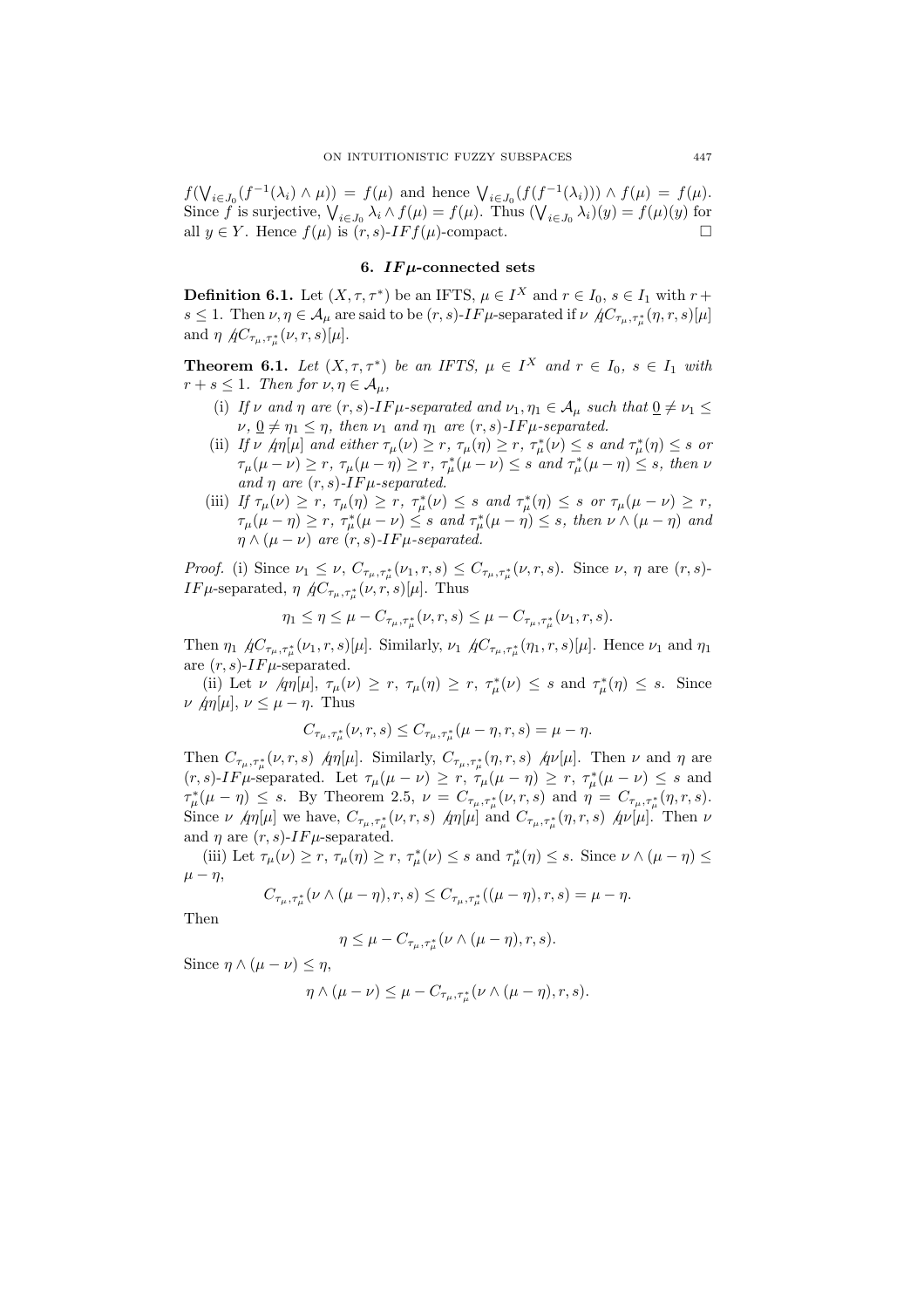Thus  $C_{\tau_\mu,\tau_\mu^*}(\nu \wedge (\mu - \eta),r,s)$   $\oint (\eta \wedge (\mu - \nu))[\mu]$ . Similarly, we can show  $C_{\tau_\mu,\tau_\mu^*}(\eta \wedge$  $(\mu-\nu), r, s)$   $\oint$   $(\nu \wedge (\mu-\eta))[\mu]$ . Hence,  $\nu \wedge (\mu-\eta)$  and  $\eta \wedge (\mu-\nu)$  are  $(r, s)$ -IF $\mu$ separated. Let  $\tau_{\mu}(\mu - \nu) \ge r$ ,  $\tau_{\mu}(\mu - \eta) \ge r$ ,  $\tau_{\mu}^*(\mu - \nu) \le s$  and  $\tau_{\mu}^*(\mu - \eta) \le s$ . By Theorem 2.5, we have  $\nu = C_{\tau_\mu,\tau_\mu^*}(\nu,r,s)$  and  $\eta = C_{\tau_\mu,\tau_\mu^*}(\eta,r,s)$ . Then

 $\nu \wedge (\mu - \eta) \leq \mu - \eta = \mu - C_{\tau_{\mu}, \tau_{\mu}^{*}}(\eta, r, s).$ 

Thus  $C_{\tau_{\mu}, \tau_{\mu}^{*}}(\eta, r, s) \leq \mu - (\nu \wedge (\mu - \eta))$ . Since  $\eta \wedge (\mu - \nu) \leq \eta$ ,

$$
C_{\tau_{\mu},\tau_{\mu}^*}((\eta \wedge (\mu - \nu)),r,s) \leq C_{\tau_{\mu},\tau_{\mu}^*}(\eta,r,s) \leq \mu - (\nu \wedge (\mu - \eta)).
$$

Thus  $C_{\tau_{\mu}, \tau_{\mu}^{*}}(\eta \wedge (\mu - \nu), r, s) \nightharpoondown \eta(\nu \wedge (\mu - \eta))[\mu].$  Similarly,

$$
C_{\tau_{\mu},\tau_{\mu}^*}(\nu \wedge (\mu - \eta),r,s) \varphi(\eta \wedge (\mu - \nu))[\mu].
$$

Hence,  $\nu \wedge (\mu - \eta)$  and  $\eta \wedge (\mu - \nu)$  are  $(r, s)$ -IF $\mu$ -separated.

**Theorem 6.2.** Let  $(X, \tau, \tau^*)$  be an IFTS,  $\mu \in I^X$  and  $r \in I_0$ ,  $s \in I_1$  with  $r + s \leq 1$ . Then  $\nu, \eta \in A_{\mu}$  are  $(r, s)$ -IF $\mu$ -separated if and only if there exist  $\nu_1, \eta_1 \in \mathcal{A}_{\mu}$  with  $\tau_{\mu}(\nu_1) \geq r$ ,  $\tau_{\mu}(\eta_1) \geq r$ ,  $\tau_{\mu}^*(\nu_1) \leq s$  and  $\tau_{\mu}^*(\eta_1) \leq s$  such that  $\nu \leq \nu_1, \eta \leq \eta_1, \nu \not| \eta_1[\mu]$  and  $\eta \not| \eta_1[\mu]$ .

*Proof.* Let  $\nu, \eta \in A_\mu$  are  $(r, s)$ -IF $\mu$ -separated. Then

$$
\nu \le \mu - C_{\tau_{\mu}, \tau_{\mu}^{*}}(\eta, r, s) = \nu_{1}(\text{say}) \text{ and } \eta \le \mu - C_{\tau_{\mu}, \tau_{\mu}^{*}}(\nu, r, s) = \eta_{1}(\text{say}).
$$

Then  $\tau_{\mu}(\nu_1) \ge r$ ,  $\tau_{\mu}(\eta_1) \ge r$ ,  $\tau_{\mu}^*(\nu_1) \le s$  and  $\tau_{\mu}^*(\eta_1) \le s$ . Since  $\nu_1 = \mu$  $C_{\tau_{\mu},\tau_{\mu}^{*}}(\eta,r,s) \leq \mu - \eta$  and  $\eta_1 = \mu - C_{\tau_{\mu},\tau_{\mu}^{*}}(\nu,r,s) \leq \mu - \nu$ , we have  $\nu_1 \varphi \eta[\mu]$ and  $\eta_1$   $\phi\nu[\mu]$ .

Conversely, let  $\nu_1, \eta_1 \in \mathcal{A}_{\mu}$  with  $\tau_{\mu}(\nu_1) \geq r$ ,  $\tau_{\mu}(\eta_1) \geq r$ ,  $\tau_{\mu}^*(\nu_1) \leq s$  and  $\tau^*_{\mu}(\eta_1) \leq s$  such that  $\nu \leq \nu_1, \eta \leq \eta_1, \nu \not\equiv \eta_1[\mu]$  and  $\eta \not\equiv \eta_2[\mu]$ . Then

$$
C_{\tau_\mu,\tau_\mu^*}(\nu,r,s)\leq C_{\tau_\mu,\tau_\mu^*}(\mu-\eta_1,r,s)=\mu-\eta_1\leq \mu-\eta
$$

and

$$
C_{\tau_{\mu},\tau_{\mu}^{*}}(\eta,r,s) \leq C_{\tau_{\mu},\tau_{\mu}^{*}}(\mu-\nu_{1},r,s) = \mu - \nu_{1} \leq \mu - \nu.
$$

Thus  $C_{\tau_{\mu},\tau_{\mu}^{*}}(\nu,r,s)$   $\eta\eta[\mu]$  and  $C_{\tau_{\mu},\tau_{\mu}^{*}}(\eta,r,s)$   $\eta\nu[\mu]$ . Hence  $\nu,\eta$  are  $(r,s)$ -IF $\mu$ separated.  $\Box$ 

**Definition 6.2.** Let  $(X, \tau, \tau^*)$  be an IFTS,  $\mu \in I^X$  and  $r \in I_0$ ,  $s \in I_1$  with  $r + s \leq 1$ . Then  $\nu \in A_\mu$  is said to be  $(r, s)$ -IF $\mu$ -connected if it can't be expressed as the union of two  $(r, s)$ -IF $\mu$ -separated sets.

**Theorem 6.3.** Let  $(X, \tau, \tau^*)$  and  $(Y, \sigma, \sigma^*)$  be IFTS,  $\mu \in I^X$  and  $f: X \to Y$ be IF  $\mu$ -continuous injective mapping. For  $r \in I_0$ ,  $s \in I_1$  with  $r + s \leq 1$ , if  $\lambda$  is  $(r, s)$ -IF $\mu$ -connected, then  $f(\lambda)$  is  $(r, s)$ -IF $f(\mu)$ -connected.

*Proof.* Suppose that  $f(\lambda)$  is not  $(r, s)$ -*IF f(µ)*-connected. Then there exist two  $(r, s)$ -IF  $f(\mu)$ -separated sets  $\nu, \eta \in A_{f(\mu)}$  such that  $f(\lambda) = \nu \vee \eta$ . By Theorem 6.2, there exist  $\nu_1, \eta_1 \in \mathcal{A}_{f(\mu)}$  with  $\sigma_{f(\mu)}(\nu_1) \geq r$ ,  $\sigma_{f(\mu)}(\eta_1) \geq r$ ,  $\sigma^*_{f(\mu)}(\nu_1) \leq s$  and  $\sigma^*_{f(\mu)}(\eta_1) \leq s$  such that  $\nu \leq \nu_1$ ,  $\eta \leq \eta_1$ ,  $\nu \varphi[\eta_1(f(\mu))]$  and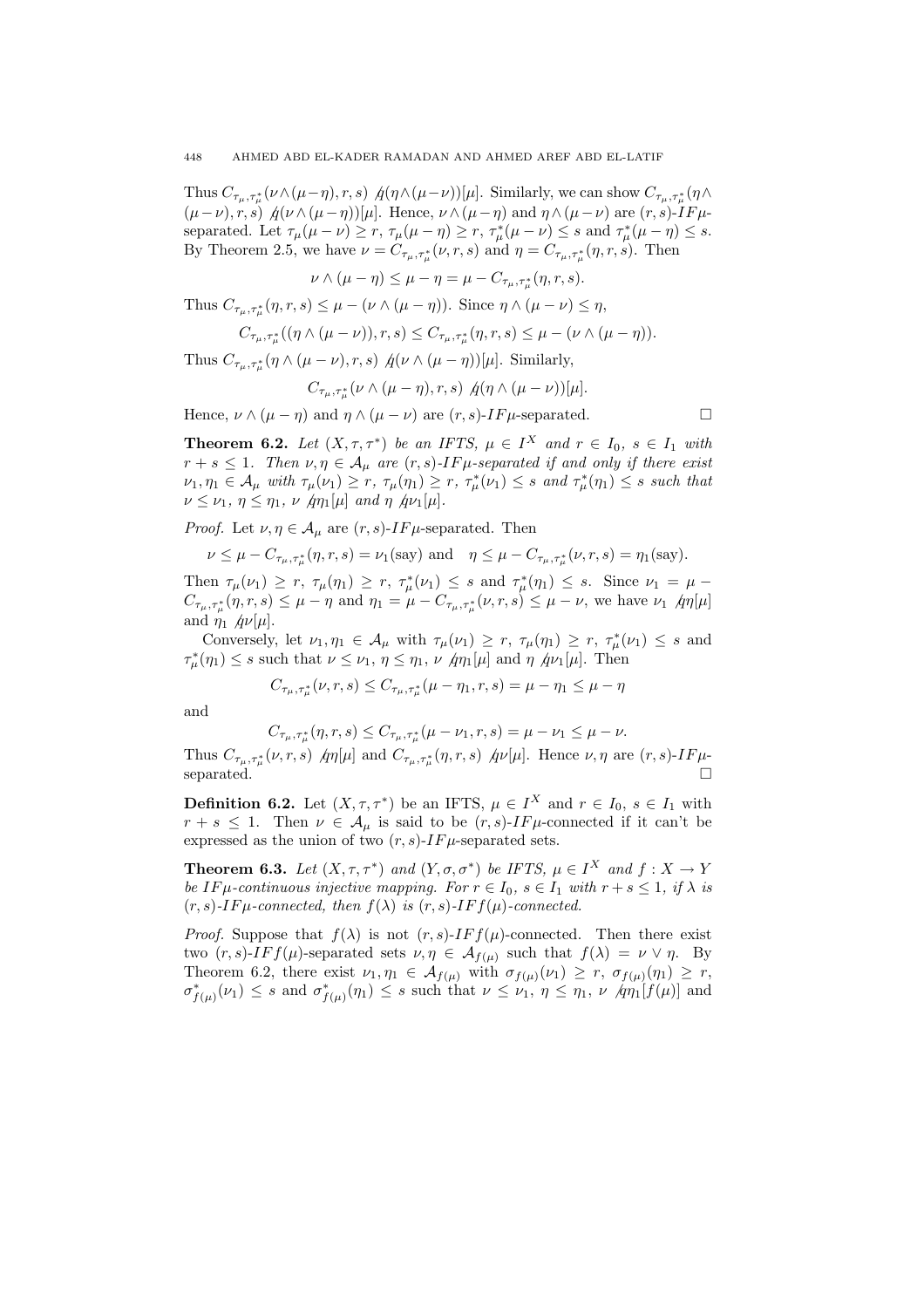$\eta$  /qv<sub>1</sub>[f( $\mu$ )]. Since f is injective and  $\nu_1 \leq f(\mu)$ ,  $f^{-1}(\nu_1) \leq f^{-1}(f(\mu)) = \mu$ and hence  $f^{-1}(\nu) \leq f^{-1}(\nu_1) \wedge \mu$ . Similarly,  $f^{-1}(\eta) \leq f^{-1}(\eta_1) \wedge \mu$ . Since f is  $IF\mu$ -continuous, we have

$$
\tau_{\mu}(f^{-1}(\nu_1) \wedge \mu) \ge \sigma_{f(\mu)}(\nu_1) \ge r \quad \text{ and} \quad \tau_{\mu}^*(f^{-1}(\nu_1) \wedge \mu) \le \sigma_{f(\mu)}^*(\nu_1) \le s.
$$

Similarly,  $\tau_{\mu}(f^{-1}(\eta_1) \wedge \mu) \geq r$ ,  $\tau_{\mu}^*(f^{-1}(\eta_1) \wedge \mu) \leq s$ . Since f is injective,

$$
f^{-1}(\nu)(x) + (f^{-1}(\eta_1) \wedge \mu)(x) = f^{-1}(\nu)(x) + f^{-1}(\eta_1)(x)
$$
  
=  $\nu(f(x)) + \eta_1(f(x))$   
=  $\nu(y) + \eta_1(y) \le f(\mu)(y) = \mu(x)$ 

and hence  $f^{-1}(\nu)$   $/q(f^{-1}(\eta_1) \wedge \mu)[\mu]$ . Similarly,  $f^{-1}(\eta)$   $/q(f^{-1}(\nu_1) \wedge \mu)[\mu]$ . Then by Theorem 6.2,  $f^{-1}(\nu)$  and  $f^{-1}(\eta)$  are  $(r, s)$ -IF $\mu$ -separated. Since f is injective,

$$
\lambda = f^{-1}(f(\lambda)) = f^{-1}(\nu \vee \eta) = f^{-1}(\nu) \vee f^{-1}(\eta).
$$

It is a contradiction with  $\lambda$  is  $(r, s)$ -IF  $\mu$ -connected. Hence  $f(\lambda)$  is  $(r, s)$ -IF  $f(\mu)$ - $\Box$  connected.  $\Box$ 

#### References

- [1] K. Atanassov, Intuitionistic fuzzy sets, VII ITKR's Session, Sofia (September, 1983) (in Bularian).
- $[2]$  , Intuitionistic fuzzy sets, Fuzzy Sets and Systems 20 (1986), no. 1, 87–96.
- [3]  $\_\_\_\_\_\$ , New operators defined over the intuitionistic fuzzy sets, Fuzzy Sets and Systems 61 (1993), no. 2, 131–142.
- [4] C. L. Chang, Fuzzy topological spaces, J. Math. Anall. Apll. 24 (1968), 182-190.
- [5] K. C. Chattopadhyay, R. N. Hazra, and S. K. Samanta, Gradation of openness: fuzzy topology, Fuzzy Sets and Systems 94 (1992), 237–242.
- [6] K. C. Chattopadhyay and S. K. Samanta, Fuzzy topology: fuzzy closure operator, fuzzy compactness and fuzzy connectedness, Fuzzy Sets and Systems 54 (1993), 207–212.
- [7] D. Çoker, An introduction to intuitionistic fuzzy topological spaces, Fuzzy Sets and Systems 88 (1997), 81–89.
- [8] D. Çoker and A. H. Es, On fuzzy compactness in intuitionistic fuzzy topological spaces, J. Fuzzy Mathematics 3 (1995), no. 4, 899–909.
- [9] M. Demirci, Neighborhood structures in smooth topological spaces, Fuzzy Sets and Systems 92 (1997), 123–128.
- [10] U. Höhle and A. P. Sostak, A general theory of fuzzy topological spaces, Fuzzy Sets and Systems 73 (1995), 131–149.
- [11] Y. C. Kim, *Initial L-fuzzy closure spaces*, Fuzzy Sets and Systems 133 (2003), 277–297.
- [12] Y. C. Kim and S. E. Abbas, Connectedness in intuitionistic fuzzy topological spaces, Commun. Korean Math. Soc. 20 (2005), no. 1, 117–134.
- [13] E. P. Lee and Y. B. Im, Mated fuzzy topological spaces, Int. Journal of Fuzzy Logic and Intelligent Systems 11 (2001), no. 2, 161–165.
- [14] W. K. Min and C. K. Park, Some results on intuitionistic fuzzy topological spaces defined by intuitionistic gradation of openness, Commun. Korean Math. Soc. 20 (2005), no. 4, 791–801.
- [15] P. M. Pu and Y. M. Liu, Fuzzy topology I: Neighborhood structure of a fuzzy point and Moor-Smith convergence, J. Math. Anal. Appl. 76 (1980), 571–599.
- [16] A. A. Ramadan, Smooth topological spaces, Fuzzy Sets and Systems 48 (1992), 371–375.